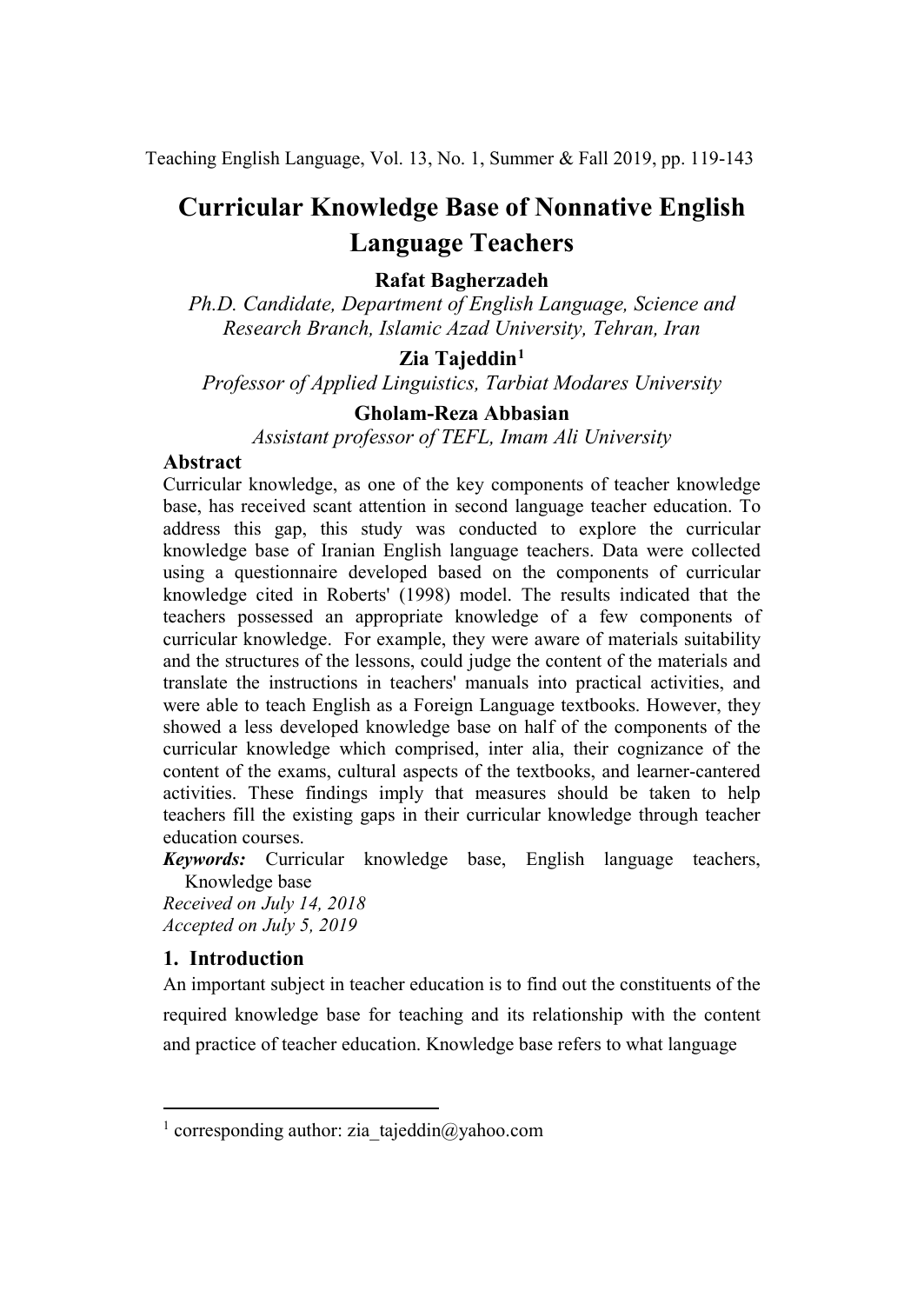# **120** Teaching English Language, Vol. 13, No. 2 Curricular Knowledge Base …

teachers should know to be effective and how that knowledge is included in both preparation programs and continuous professional development (Shulman, 1987; Tedick, 2005). The knowledge that prospective teachers acquire in teacher education programs provides a framework and foundation for how they teach (Milner, 2005). For a long time, the teaching profession has tried to identify the necessary teaching knowledge base for quality teaching. Many teachers, teacher educators, researchers, professional organizations, and government agencies work together to formulate standards which clarify the required knowledge for effective teaching and hence a framework for teacher education reform, professional development, curriculum, assessment, and evaluation (Farrell, 2004; Kahn, & Walsh, 2006; Khuanwang, Lawthong, & Suwanmonkha, 2016; Stoddart, Solis, Tolbert, & Bravo, 2010; Wu, 2014). With the definition of knowledge base for teaching comes the need to assess the curricular knowledge of teachers who must be provided with opportunities to acquire the necessary knowledge and skills to teach effectively and be successful teachers (Farrell, 2004; Shulman, 1987).

Tamir (1988) defined *curricular knowledge* as the knowledge of teachers about the organization of topics and skills taught to students through curricula presented in the form of textbooks, films, syllabi, software, and sets of materials of various sorts. Similarly, curricular knowledge for Ball and Bass (2009) consists of educational goals, standards, assessments, and grade levels where specific topics are taught. Angeli and Valanides (2009) considered curricular knowledge as an understanding of the materials, alternative texts, and visual materials. A review of literature shows that studies on teacher knowledge base mostly adopted Shulman's (1987) category. However, they explored one or two components of the model and on small numbers of participants. For instance, Akbari and Tajik (2009) focused on differences between the pedagogic thoughts of eight experienced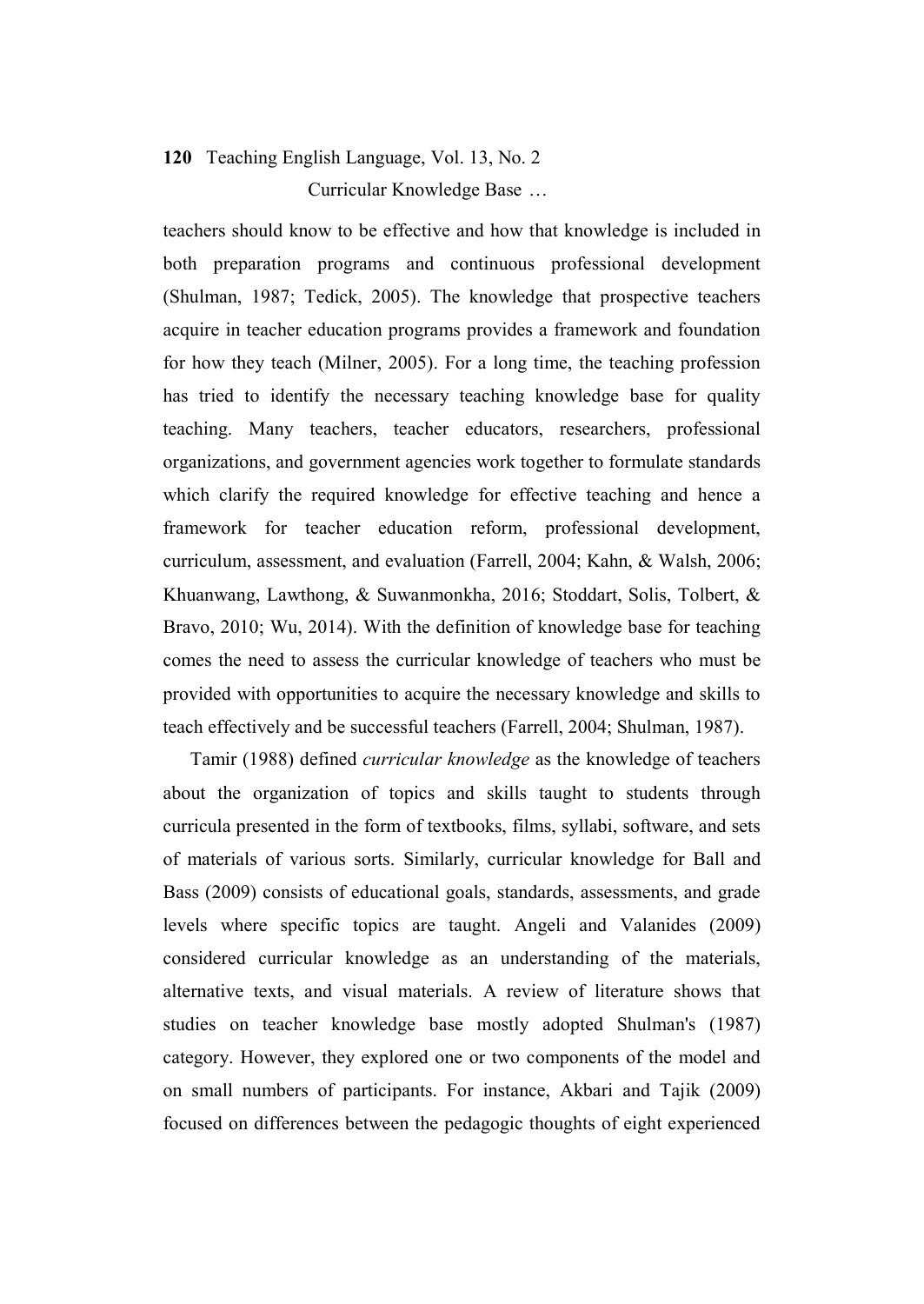# Teaching English Language, Vol. 13, No. 1 **121** Bagherzadeh, Tajeddin, & Abbasian

and less experienced EFL teachers. In addition, Tsui (2003) conducted a case study on four English teachers in Hong Kong secondary school and emphasized teachers' practical and pedagogical content knowledge. However, these studies have ignored teachers' curricular knowledge base which according to Pineda (2002) refers to a knowledge of curricular choices and teaching accordingly. Pineda accentuated teachers' awareness of existing curricular materials and their familiarity with the curricular programs of their schools' system to be able to relate their own area of specialization to others. Drawing on the extant body of research in teachers' knowledge base, the present paper aimed to explore the curricular knowledge of nonnative teachers teaching in English language institutes.

### **2. Literature Review**

## **2.1 Language Teachers' Knowledge Base**

Traditional teacher education viewed teachers as passive consumers of the knowledge transmitted by others rather than active participants in constructing meaning (Crandall, 2000). Language teachers' knowledge base is limited when they have a poor knowledge of language teaching and learning and fail to develop competencies in EFL curriculum (König, Lammerding, Nold, Rohde, Strauß, & Tachtsoglou, 2016). This is in line with the statement of Calderhead and Robson (1991), who considered the enhancement of teachers' knowledge and understanding of subject matter, students, teaching strategies, and curriculum as important purposes of teacher education because the teachers attending these programs are better teachers in comparison with other teachers (Ravich, 2010). The quest for a proper description of the components of teachers' knowledge base has been a focal point for researchers and educators (Pineda, 2002). For Manzano Vázquez (2017), teacher knowledge includes knowledge of the subject, the context, the curriculum, and the learners' personal development which will lead to learner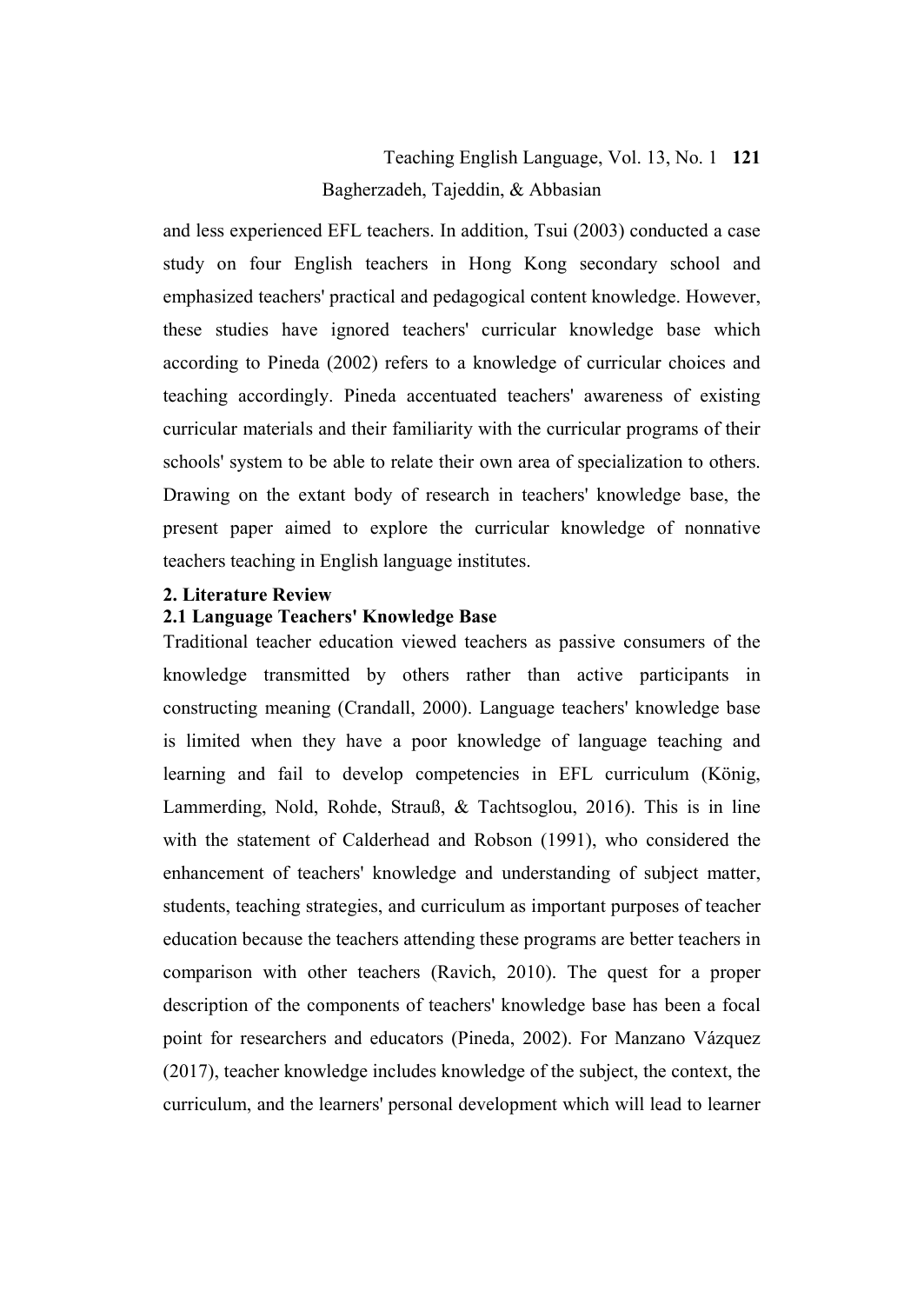Curricular Knowledge Base …

autonomy. When learners develop autonomy, they can communicate their own meanings and define who they are as learners or as individuals (Benson, 2012).

In their classifications of knowledge base, Shulman (1987) and Roberts (1998) both referred to Content Knowledge, General Pedagogical Knowledge, Pedagogical Content Knowledge, and Curricular Knowledge; however, they differed in other components of knowledge base. Knowledge base for Tedick (2005) is what teachers should know and how that knowledge is included in teacher preparation and Continuous Professional Development programs. According to Golombek (1998), teachers' personal practical knowledge refers to teachers' knowledge of factors affecting students' learning like teachers, assessment, as well as lesson plans which as a guide map depicts the teachers' process of thinking and provides a meticulous and organized account of teachers' manner in teaching and interacting with their students (e.g., Neeraja, 2003; Savage, 2014; Woodward, 2009).

In the case of second language teachers, the knowledge base refers to the requirements of being effective teachers (Tedick, 2005); nonetheless, the knowledge base of Second Language Teacher Education (SLTE) is often confused with the Knowledge Base of Language Teaching. The former refers to what language teacher education includes and what language teacher educators should know and do to educate language teachers effectively, while the latter refers to what language teaching involves and what language teacher educators should know and be able to do to educate language teachers (Graves, 2009). The knowledge base of SLTE programs, as stated by Johnson (2009), includes three areas: (a) the content of SLTE programs; (b) the instructions of these programs; and (c) the formal ways of conveying knowledge. Therefore, the knowledge base of SLTE is the basis for making decisions about preparing L2 teachers to teach. From this perspective,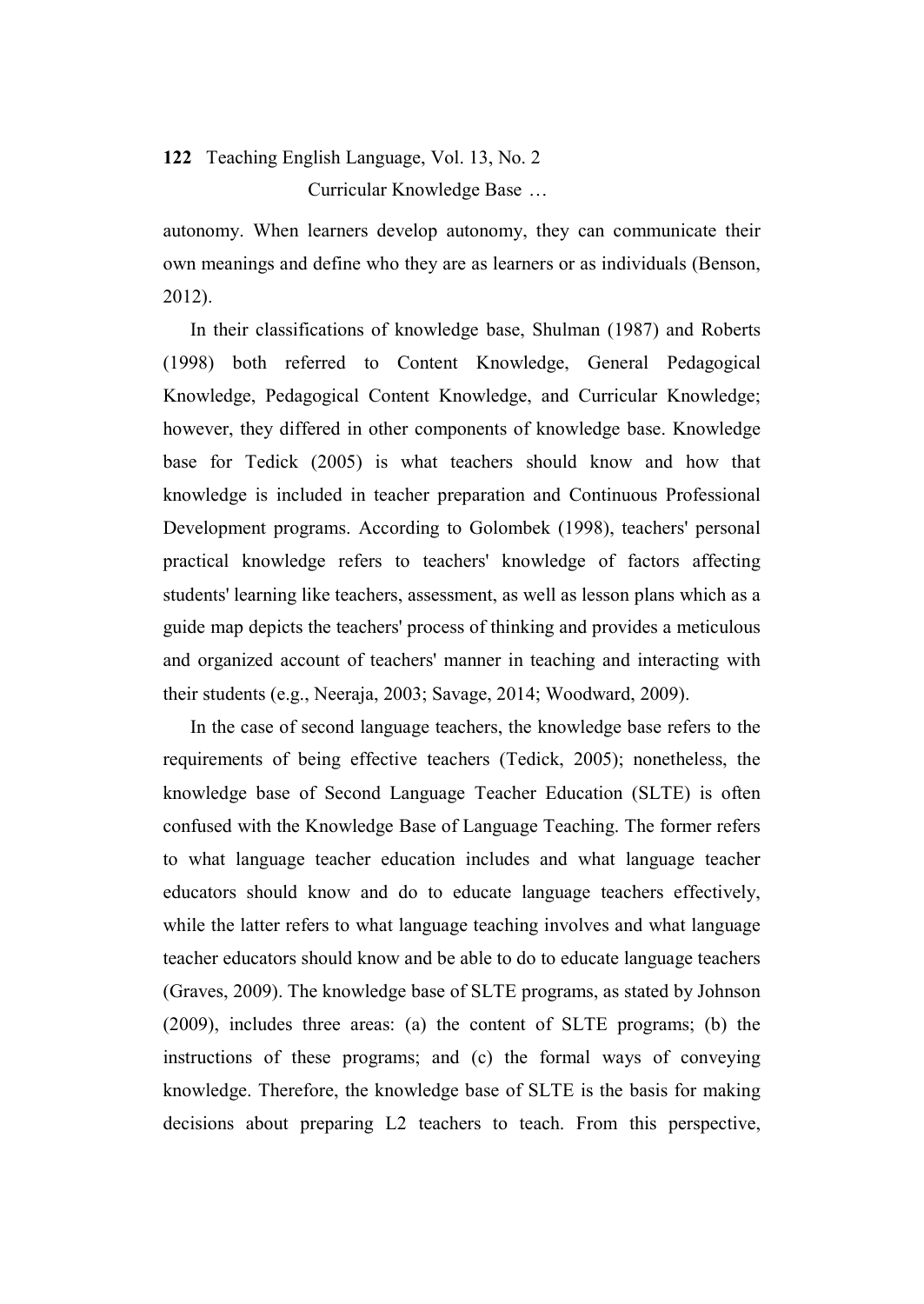# Teaching English Language, Vol. 13, No. 1 **123** Bagherzadeh, Tajeddin, & Abbasian

Nguyen (2013) emphasized the attendance of teachers in SLTE programs which represent the knowledge base (i.e., what teachers need to know).

### **2.2 Language Teachers' Curricular Knowledge Base**

There is no agreement on the extent and essence of curricular knowledge. Shulman and Sykes (1986, cited in Ariav, 1991) provided a narrow definition of curricular knowledge referring to teachers' ability to replace the existing curriculum and apply it in a variety of texts and materials. However, Zumwalt (1989) offered a broad definition of beginning teachers' curricular knowledge, that is to say, teachers' perception of various views concerning curriculum and the role of teachers, their familiarity with the process of curricular planning, and the required knowledge to carry it out (Ariav, 1991).

The curricular knowledge, according to Tomašević and Trivić (2015), facilitates the organization, presentation, and adjustment of the content of the curriculum, teaching topics, and subjects pertinent to diverse interests and capabilities of students. As they stated, the knowledge of the curricula and training teachers to interpret them are important elements of teachers' knowledge and are emphasized in different models. Likewise, Zhou, Wang, and Ng (1996) defined the curricular knowledge about a subject as a type of meta-level knowledge about the objectives and the organization of the subject materials, and the way the subjects are to be presented to and discussed with the students. The knowledge of curriculum, for Ball and Bass (2009), is composed of educational goals, standards, state assessments, and grade levels where specific topics are taught to students. Curriculum, as Shulman (1986) pointed out, consists of programs designed for the teaching of specific subjects and topics for which some instructional materials are introduced. Shulman considered three dimensions for curricular knowledge: (a) the alternative curricular knowledge: the knowledge of supplementary materials for instructing a specific subject or content within a grade; (b) the lateral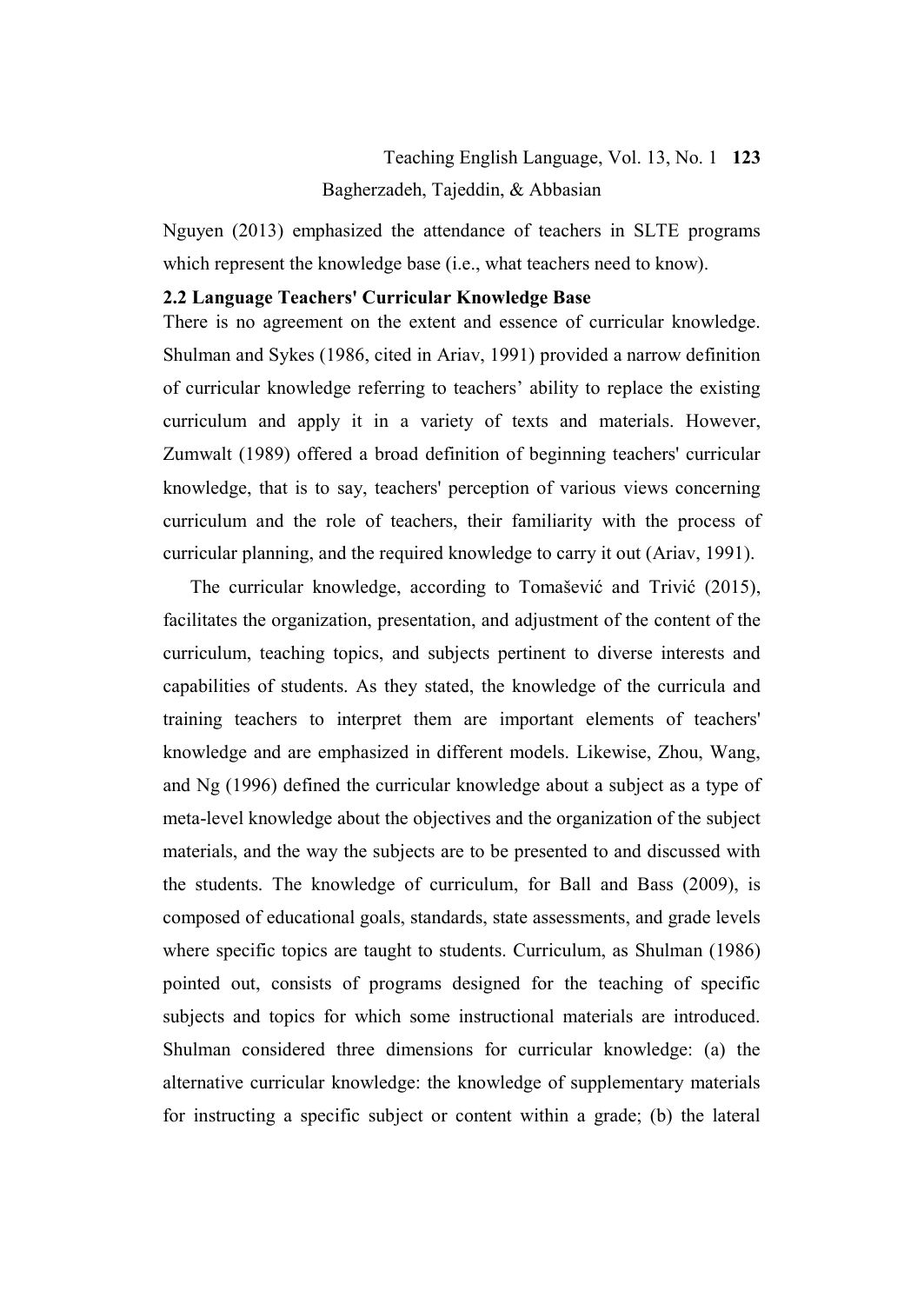Curricular Knowledge Base …

curricular knowledge: the ability to connect the content of a specific subject with other subjects studied simultaneously by students; and (c) the vertical curricular knowledge: the awareness of the topics which students studied before or will study later.

Given the importance of curricular knowledge, Calderhead (1996) considered it as teachers' understanding of the materials relevant to their discipline. In other words, curricular knowledge refers to teachers' [consciousness](https://www.thesaurus.com/browse/consciousness) of the topics included in materials, their underlying organization, development, and coherence. Later on, Roberts (1998) defined curricular knowledge as teachers' awareness of teaching materials and the nature of examinations. He believed that teachers should be aware of the relationship between the English curriculum and other aspects of the curriculum followed by learners (e.g., higher education) and the use of crosscurricular activities. He considered curricular knowledge as teachers' ability to select and edit, as necessary, appropriate authentic materials which, according to [Berardo](https://scholar.google.com/citations?user=yws2J7EAAAAJ&hl=en&oi=sra) (2006), are highly motivating and give students a sense of achievement.

Grossman (1989) considered curricular knowledge as the knowledge about choosing and organizing the content of teaching. According to her, when planning instruction, teachers think of what their students know or may have problems concerning a particular subject matter. In her case study of six beginning English teachers, Grossman focused on the differences in the teachers' knowledge about the purposes for teaching English, curricular knowledge, and knowledge of student. The findings indicated that teachers differed in their ideas about the appropriate content and organization of the material. In a study on three teachers, Choppin (2009) conceptualized and documented the formation of curriculum context knowledge, that is the knowledge of how curriculum materials engage students in a particular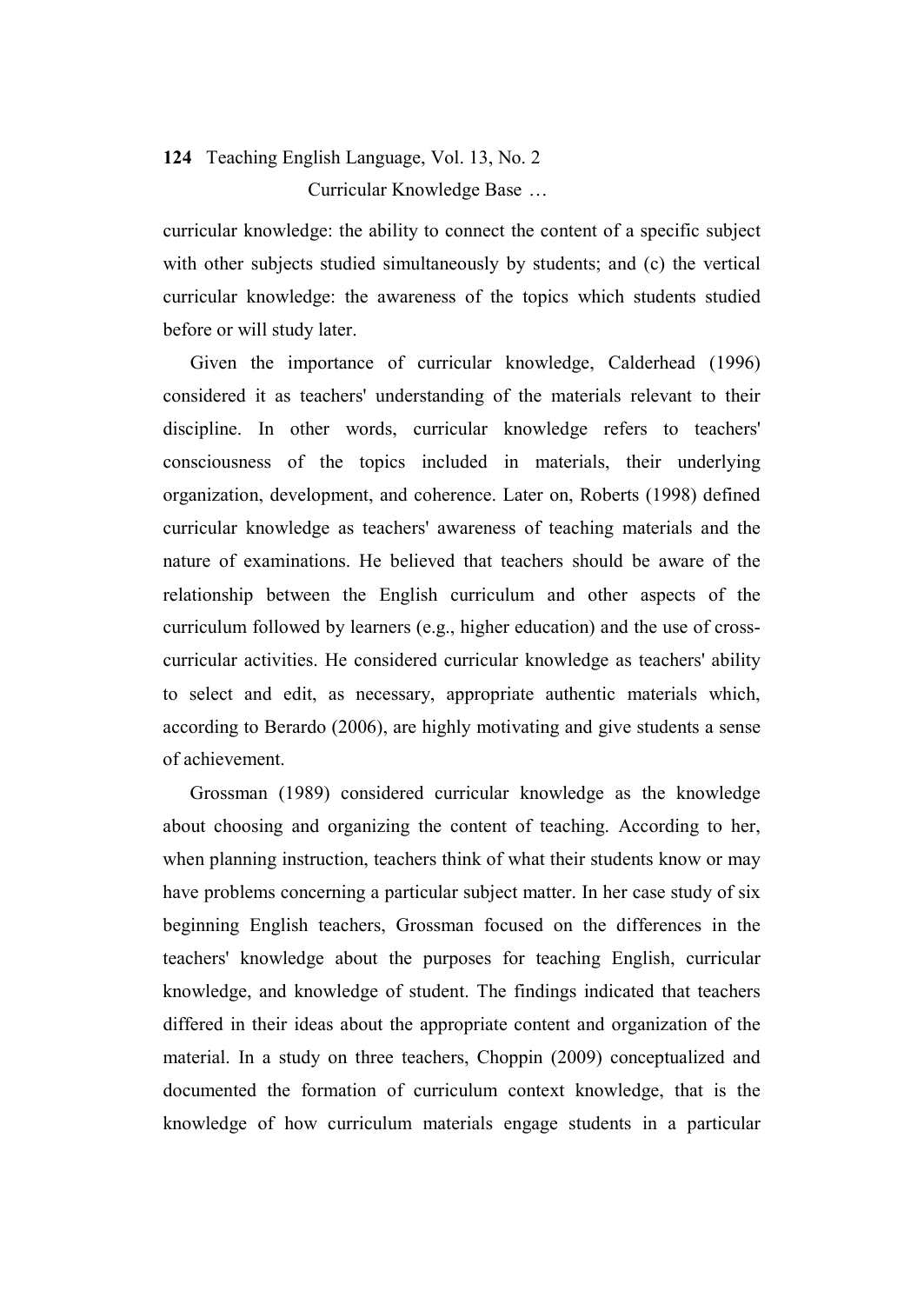# Teaching English Language, Vol. 13, No. 1 **125** Bagherzadeh, Tajeddin, & Abbasian

context. Choppin found that teachers developed a greater understanding of the resources in the respective units because of the repeated performance. Tomašević and Trivić (2015) used a questionnaire to investigate chemistry teachers' general curricular knowledge, knowledge of chemistry curriculum, and their views about changes in the curricula. The teachers considered the goals and operative tasks/outcomes as the most important components of the curriculum for their work. The results revealed a statistically significant difference between the views of the teachers with different working experience, that is, teachers with suitable teacher training programs could better apply information in the curriculum while teaching.

As the preceding review shows, curricular knowledge is an essential component of teacher knowledge base. Van Driel, Bulte, and Verloop (2007) believed that teachers equipped with curricular knowledge could teach accordingly and make any changes needed to transform and realize it in their classrooms. This is in line with Justi and Van Driel's (2005) statement that teachers' curricular knowledge refers to teachers' abilities to improve and/or change the curricular models related to the topics they should teach in their classes. Nevertheless, curricular knowledge has not been explored as extensively as other components of knowledge base, such as teacher content knowledge and pedagogical knowledge. Consequently, due to the importance of curricular knowledge in the success of teachers and students and paucity of research on this component, the current study aimed to explore the curricular knowledge of nonnative Iranian EFL teachers teaching in English language institutes. Therefore, the following research question was proposed:

What is the curricular knowledge of nonnative English language teachers?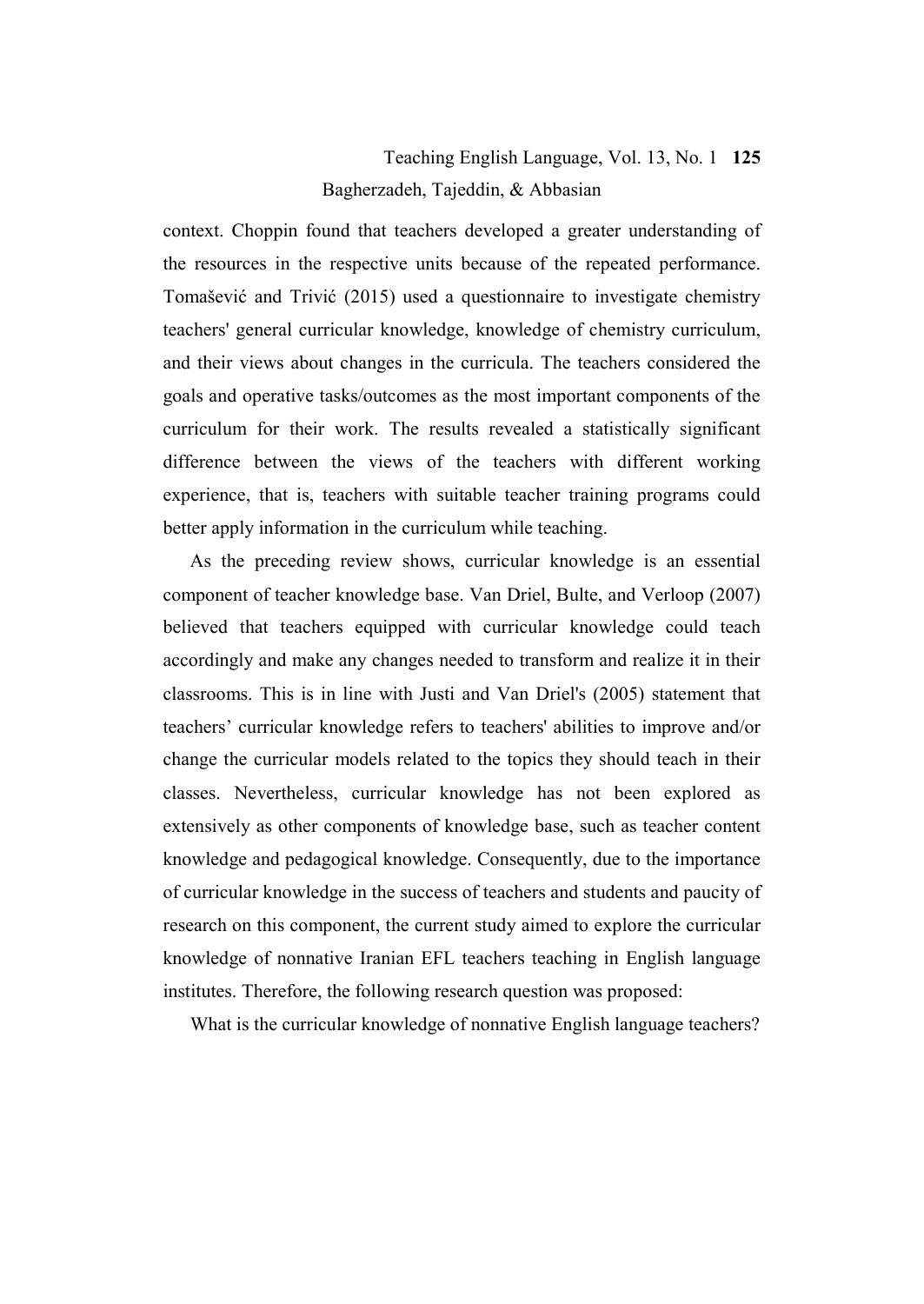Curricular Knowledge Base …

### **3. Method**

### **3.1 Participants**

The participants in the pilot phase consisted of 80 English language teachers, 55 females and 24 males, with an average of nine years of teaching experience (from 6 months to 25 years). In the main phase, the population comprised of 436 teachers, including 129 male and 307 female EFL teachers, with an average of 8 years of teaching experience. They were nonnative Iranian teachers and taught English at numerous institutes across the country. The teachers were invited personally or through e-mail, friends, colleagues, and chain/snowball sampling method (Dörnyei & Csizér, 2012).

### **3.2 Instrumentation**

To explore the teachers' curricular knowledge base, a questionnaire was developed based on the existing literature, the theoretical foundation of the curricular knowledge base, and the components of curricular knowledge in Roberts' (1998) model. These components included the abilities to recognize the basis for the design of a syllabus or textbook materials, being aware of the connection between ELT curricula and contextual variations (that is, learners' needs, culture, social function of English), and understanding the nature of the national education system as it affects learners, such as examinations.

The first draft of the questionnaire, containing 40 items, was submitted to four content experts for content validity (Rattray & Jones, 2007), and modifications were made based on their recommendations. The questionnaire was then given to six teachers chosen from the target population to read the items aloud and verbalize every thought they had concerning the wording, grammar, content, and the length of the items. The finalized questionnaire was distributed to different institutes and academic groups. Because some institutes did not cooperate or the number of participants was not considerable, the respondents were required to distribute the questionnaire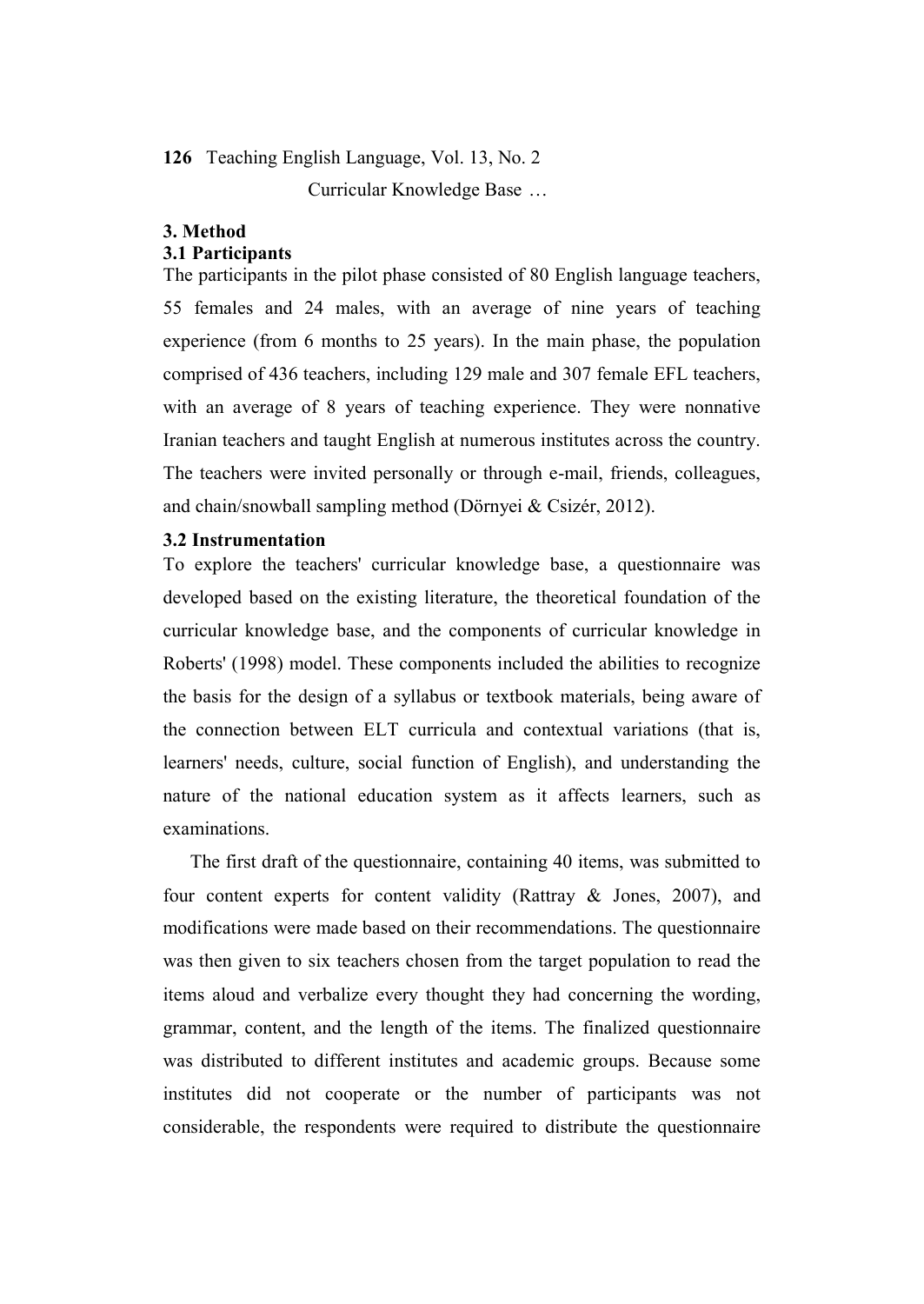# Teaching English Language, Vol. 13, No. 1 **127** Bagherzadeh, Tajeddin, & Abbasian

among friends and groups with the required criteria. Teachers were asked to mark their answers on a five-point Likert scale: (1) Untrue of me, (2) Somewhat untrue of me, (3) Neutral, (4) Somewhat true of me, (5) True of me. Based on the statistical results, three items were deleted. Following the initial pilot work and item deletion, the questionnaire, with 37 items, was handed or emailed to English language teachers nationwide.

### **3.3 Data Collection and Analysis**

Data collection procedure was similar in both the pilot and the main phases of the study. The questionnaire was administered among English language teachers. In the invitation, the required qualification (teaching in English language institutes) was highlighted. In both phases, a reminder was sent within three weeks to those who had not returned the questionnaire. Upon receiving each questionnaire, the researcher checked the items and if there were any missing items, the respondents were contacted to provide the correct answers. Similarly, there were no missing data on the electronic version since all items were marked as *required*, so the respondents had to answer one item to be allowed to go to the next one. At the pilot phase 80, and at the main phase 436 questionnaires were returned.

In the pilot phase, after data collection and data entry, the statistical analyses including reliability analysis, mean, standard deviation (SD), standard error (se), skewness, and kurtosis, item-total correlation, and Kolmogorow-Smirnov normality test were calculated by IBM SPSS 22.0 software. Cronbach's alpha, as a means of internal consistency for the whole questionnaire in both phases, was .96, which is well above the acceptable level stated by Dörnyei (2003). Skewness and kurtosis for item 6 were -2.15 and 4.95, respectively. The same statistical results for item 18 were -1.99 and 4.267 and for item 24 were -1.78 and 4.51, in that order. Therefore, these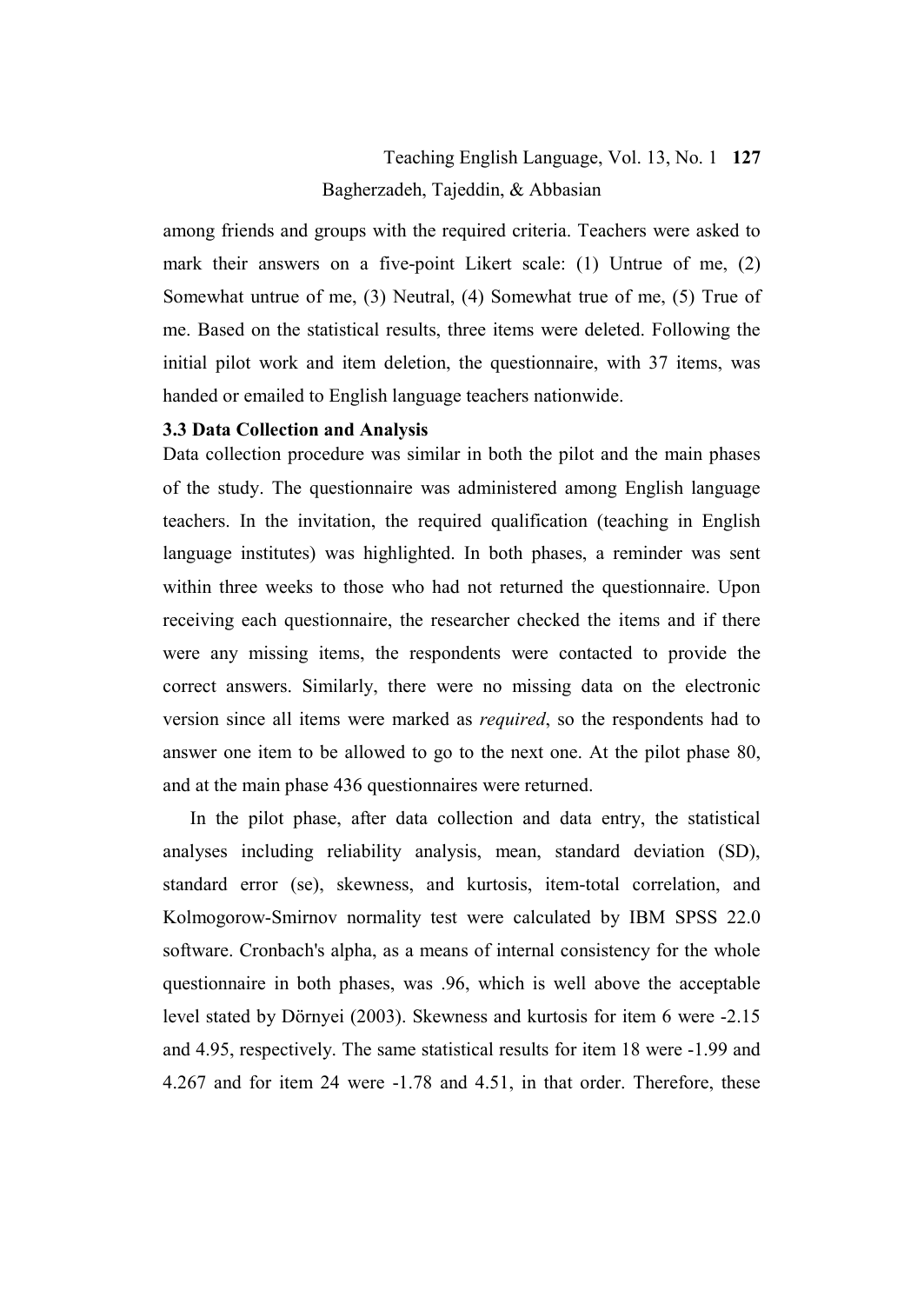Curricular Knowledge Base …

three items were excluded from the questionnaire due to high skewness and kurtosis.

Principal components analysis (PCA) and Exploratory factor analysis (EFA) were used to explore the interrelationship among variables and remove any unnecessary items. In order to assess the factorability of the data, determinant of the correlation matrix was used. Moreover, Bartlett's Test of Sphericity and the Kaiser-Meyer Olkin Test of Sampling Adequacy (KMO) were used to assess the strength of the relationships and factorability of the variables. Following the PCA and EFA, the data were analyzed based on the research question. The curricular knowledge of teachers was identified by using descriptive statistics.

### **4. Results**

This study aimed to explore the curricular knowledge of nonnative Iranian EFL teachers. In what follows, the results pertinent to factor analysis and other relevant data are reported. Table 1 illustrates the measures of factorability for the correlation Matrix. As it is shown, the determinant is about zero, and KMO measure of sampling adequacy is 0.96, which is well above the minimum required level stated by Beavers, Lounsbury, Richards, Huck, Skolits, and Esquivel (2013). The Bartlett's test of Sphericity was significant at  $p<001$  supporting the factorability of the data.

### Table 1 *Measures for Correlation Matrix*

| Measure                                         | Value     |
|-------------------------------------------------|-----------|
| Determinant                                     | 3.73E-010 |
| Kaiser-Meyer-Olkin Measure of Sampling Adequacy | 0.961     |
| Bartlett's Test of Sphericity                   |           |
| Approx. Chi-Square                              | 9157.5    |
| df                                              | 666       |
| Sig.                                            | p<.001    |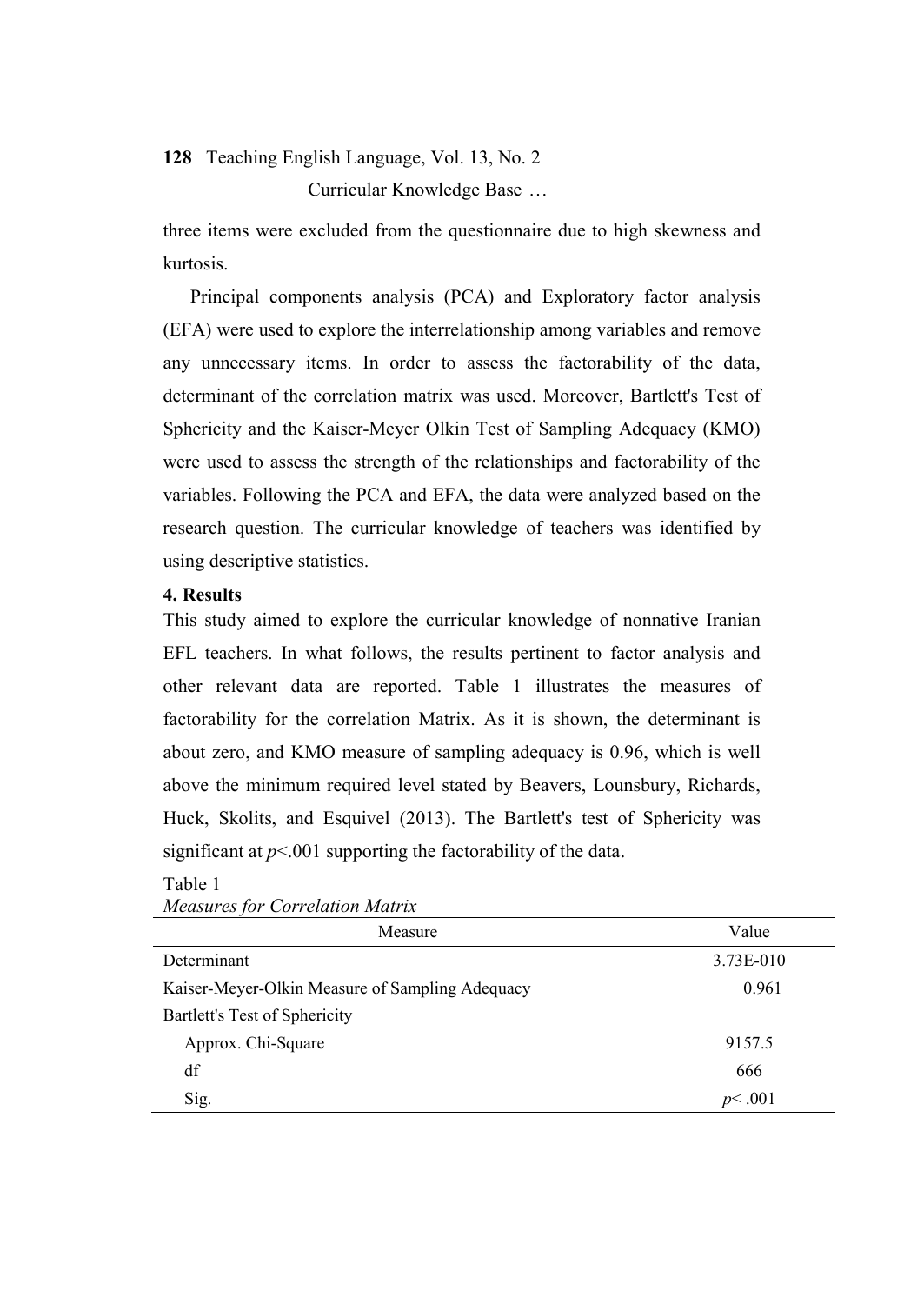# Teaching English Language, Vol. 13, No. 1 **129** Bagherzadeh, Tajeddin, & Abbasian

After the tests confirmed the suitability of data for factor analysis, EFA using PCA with Varimax rotation was run to detect the latent structures underlying the variables in the data set. It should be noted that the sample size for factor analysis was sufficient enough to allow exploratory techniques to be calculated (Rattray & Jones, 2007). At this stage, factor loading of .4 and above was chosen. To determine the number of factors, based on Kaiser's criterion, eigenvalues of more than 1 were chosen. PCA revealed the presence of five factors (F) with eigenvalues exceeding 1 (Table 2). The factors were (1) Awareness of the materials' suitability, (2) Ability for and awareness of lesson plans and lesson structures, (3) Awareness of the aims of exams and teaching materials in the institute, (4) Awareness of language tests and teaching programs, and (5) Awareness of available ELT textbooks and ability to teach them. These factors explained 42.61%, 5.14%, 3.64%, 3.04, and 2.85% of the variance, respectively. Totally, these components explained 57.29% of the variance. Based on the results of PCA, three items (12, 16, 19) were discarded because they failed to load significantly on any of the factors.

## Table 2

|                |                                                                            |       |          | <b>Extraction Sums of Squared</b> | Rotation Sums of Squared |          |            |  |
|----------------|----------------------------------------------------------------------------|-------|----------|-----------------------------------|--------------------------|----------|------------|--|
|                |                                                                            |       | Loadings |                                   | Loadings                 |          |            |  |
| Factor         | Component                                                                  |       | $%$ of   | Cumulative                        |                          | $%$ of   | Cumulative |  |
|                |                                                                            | Total | Variance | $\%$                              | Total                    | Variance | $\%$       |  |
| 1              | Awareness of<br>materials'<br>suitability                                  | 15.76 | 42.61    | 42.61                             | 5.76                     | 15.57    | 15.57      |  |
| $\overline{2}$ | Ability for $\&$<br>awareness of<br>lesson plans<br>and structures         | 1.9   | 5.14     | 47.75                             | 4.54                     | 12.28    | 27.85      |  |
| 3              | Awareness of<br>the aims of<br>exams $\&$<br>materials in the<br>institute | 1.35  | 3.64     | 51.39                             | 3.95                     | 10.68    | 38.54      |  |

*Factors and Related Items of Teacher Curricular Knowledge*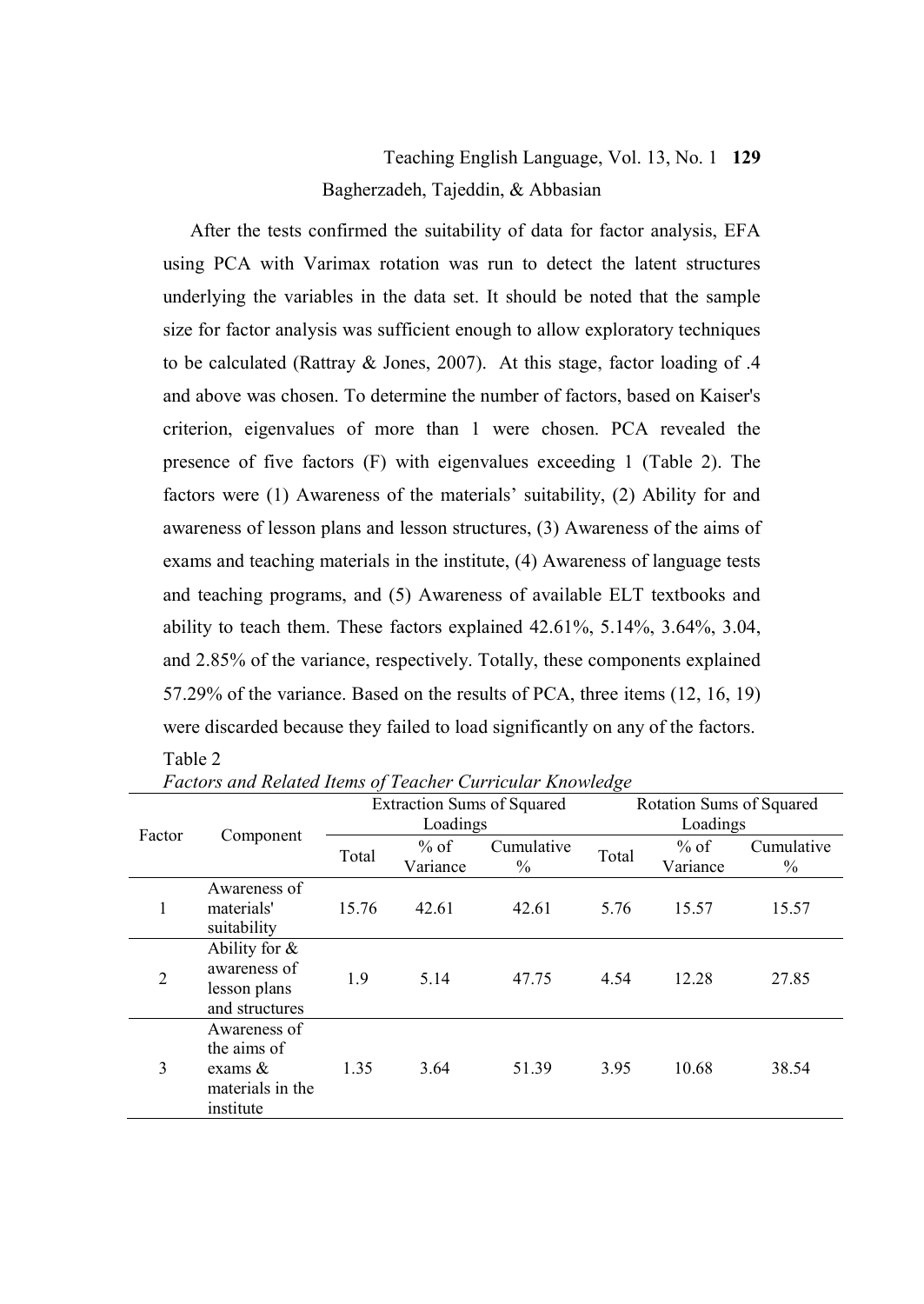| 4 | Awareness of<br>language tests<br>and teaching<br>programs                 | 1.13 | 3.04 | 54.43 | 3.56 | 9.63 | 48.16 |
|---|----------------------------------------------------------------------------|------|------|-------|------|------|-------|
|   | Awareness of<br>available ELT<br>textbooks and<br>ability to teach<br>them | 1.06 | 2.86 | 57.29 | 3.38 | 9.13 | 57.29 |

Curricular Knowledge Base …

In what follows, the results obtained from the analysis of data pertinent to the research question are reported based on the five factors. For the convenience of interpretation, the *True* and *somewhat true of me* responses were combined to form one response point (positive). Factor 1 consisted of 38% (N=13) of questionnaire items probing the teachers' knowledge of the suitability of materials and of materials which help students' personal development and facilitate language learning, among others. Teachers' attentiveness to the emotional suitability of materials and their knowledge about factors increasing the success of language teaching programs obtained the highest and the lowest loading, respectively. As highlighted in Table 3, the teachers' positive responses ranged from 71% (item 28) to a high of 85% (items 13  $\&$  19). The table demonstrates that two items obtained the highest percentage (85%) of the positive responses, that is, teachers' awareness of factors which increase the success of a language teaching program (item 13) and of teaching materials which increase learners' personal engagement in learning (item 19). About 84% of the teachers were cognizant of the topical suitability of teaching materials (item 25), and 81% stated that they were familiar with materials which both provide opportunities for learners to practice language at home (item 21) and suit learners at different proficiency levels (item 22). Teachers' familiarity with cultural suitability (item 26), linguistic suitability (item 23) and the authenticity of the materials (item 17)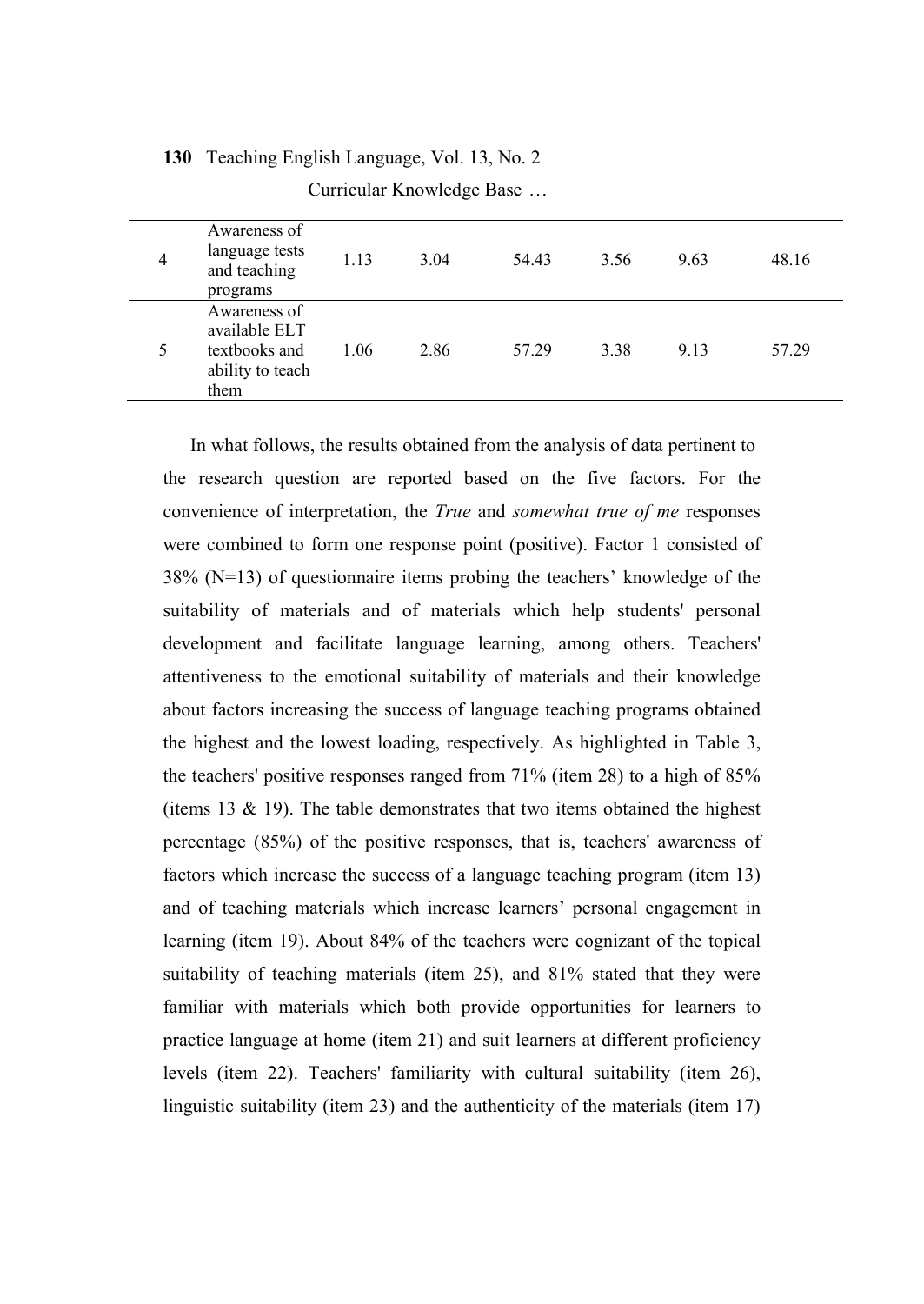# Teaching English Language, Vol. 13, No. 1 **131** Bagherzadeh, Tajeddin, & Abbasian

was 84%, 80% and 78%, respectively. Items 20, familiarity with materials which help the personal development of learners and 27, awareness of learner-cantered activities, each obtained 75% of the positive responses. The results indicated that a great majority of the teachers (72%) could evaluate the suitability of the textbooks from an emotional perspective (item 24), 71% knew if teaching materials were sensitive to individual differences among learners (item 34), and the same percentage of teachers were aware of the activities helping learners evaluate their own learning progress (item 28).

#### Table 3 *Factor 1: Awareness of the Materials*' *Suitability*

|  |  | Pacion 1. Awareness of the materials Suttablity |  |
|--|--|-------------------------------------------------|--|
|  |  |                                                 |  |

|                                                                                                            |                 |               |                |               | <b>Likert Scale</b> |               |      |
|------------------------------------------------------------------------------------------------------------|-----------------|---------------|----------------|---------------|---------------------|---------------|------|
| Item                                                                                                       | Item<br>loading | 1             | $\overline{c}$ | 3             | 4                   | 5             | Mean |
|                                                                                                            |                 | $\frac{0}{0}$ | $\frac{0}{0}$  | $\frac{0}{0}$ | $\frac{0}{0}$       | $\frac{0}{0}$ |      |
| 24. I am aware of suitability<br>of materials in terms of their<br>emotional content                       | 0.72            | 2.1           | 5.5            | 20.6          | 40.1                | 31.7          | 3.94 |
| 26. I am aware of suitability<br>of materials in terms of their<br>cultural content                        | 0.68            | 0.7           | 3.2            | 11.7          | 36.5                | 47.9          | 4.06 |
| 20. I am aware of materials<br>which help the personal<br>development of learners as<br>members of society | 0.64            | 1.1           | 64             | 17.4          | 42.7                | 32.3          | 3.99 |
| 25. I am aware of suitability<br>of teaching materials in terms<br>of their topics                         | 0.62            | 0.7           | 3.2            | 11.7          | 36.5                | 47.9          | 4.28 |
| 21 I am aware of materials<br>which provide opportunities<br>for learners to practice<br>language at home  | 0.58            | 1.1           | 4.6            | 12.8          | 35.8                | 45.6          | 4.20 |
| 22. I know if materials are<br>suitable for learners at<br>different proficiency levels                    | 0.54            | 0.7           | 4.1            | 13.8          | 36.2                | 45.2          | 4.21 |
| 23. I am aware of suitability<br>of materials in terms of their<br>language complexity level.              | 0.53            | 1.1           | 4.6            | 14            | 44                  | 36.2          | 4.10 |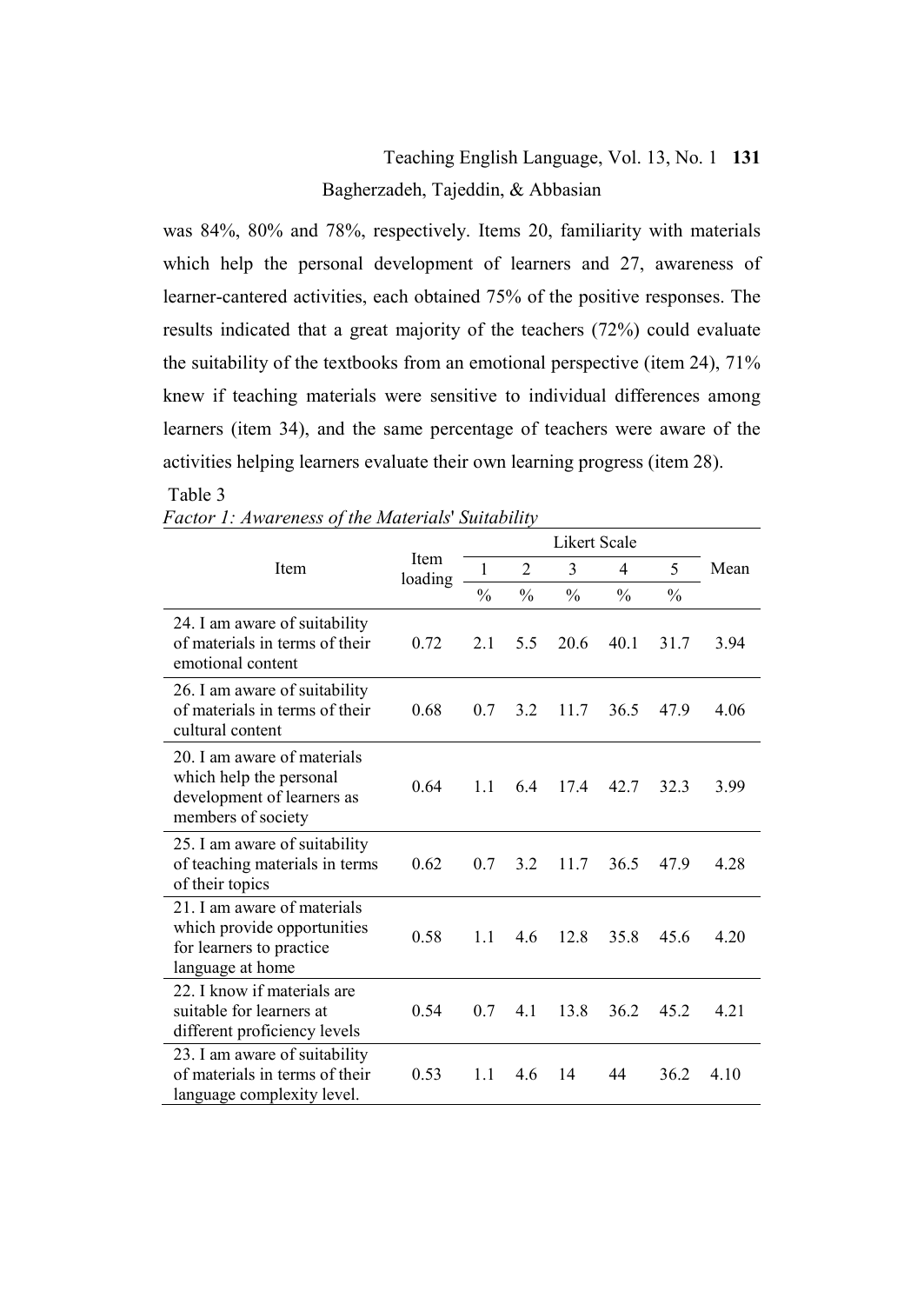|  | Curricular Knowledge Base |  |
|--|---------------------------|--|
|--|---------------------------|--|

| 27. I know the degree to<br>which teaching activities are.<br>learner-centered                       | 0.53 | 0.7 | 5.5 | 18.8 | 33.3 | 41.7 | 4.10 |
|------------------------------------------------------------------------------------------------------|------|-----|-----|------|------|------|------|
| 19. I am aware of materials<br>which increase learners'<br>personal engagement in<br>learning        | 0.51 | 0.5 | 4.8 | 10.1 | 42   | 42.7 | 4 22 |
| 28 I am aware of the<br>activities which help learners<br>evaluate their own learning<br>progress    | 0.49 | 1.1 | 6.4 | 21.6 | 32.3 | 38.5 | 4.01 |
| 17. I am aware of the degree<br>to which teaching texts and<br>tasks are authentic and real-<br>life | 0.48 | 0.9 | 41  | 17   | 35.6 | 42.4 | 4.14 |
| 34. I know if materials are<br>sensitive to individual<br>differences among learners                 | 0.47 | 2.5 | 64  | 20   | 40.6 | 30.5 | 3.90 |
| 13. I am aware of the factors<br>which increase the success of<br>a language teaching program        | 0.42 | 11  | 23  | 11.2 | 39.2 | 46.1 | 4.27 |

Factor 2 represented teachers' ability for and awareness of lesson plans and lesson structures. It accounted for  $23\%$  (N=8) of items scrutinizing teachers' perceptions of lesson plans, structures of lessons and activities, and the purpose of EFL materials. Table 4 illustrates that the highest and lowest loading factors belonged to teachers' ability to use the instructions in teachers' manual and their knowledge of developing lesson plans, in that order. The results demonstrated that the positive responses by the teachers ranged from 79% (item 7) to a high of 91% (item 12). The majority of the teachers (91%) were familiar with the process of developing lesson plans (item 12), and 84% expressed their awareness of the purposes of EFL materials used in their institutes. Items 15, the use of teacher's manual in teaching, and 16, the arrangement and interrelation of the lessons and units, each obtained 83% of the positive responses. Regarding item 3, 82% of the teachers claimed to be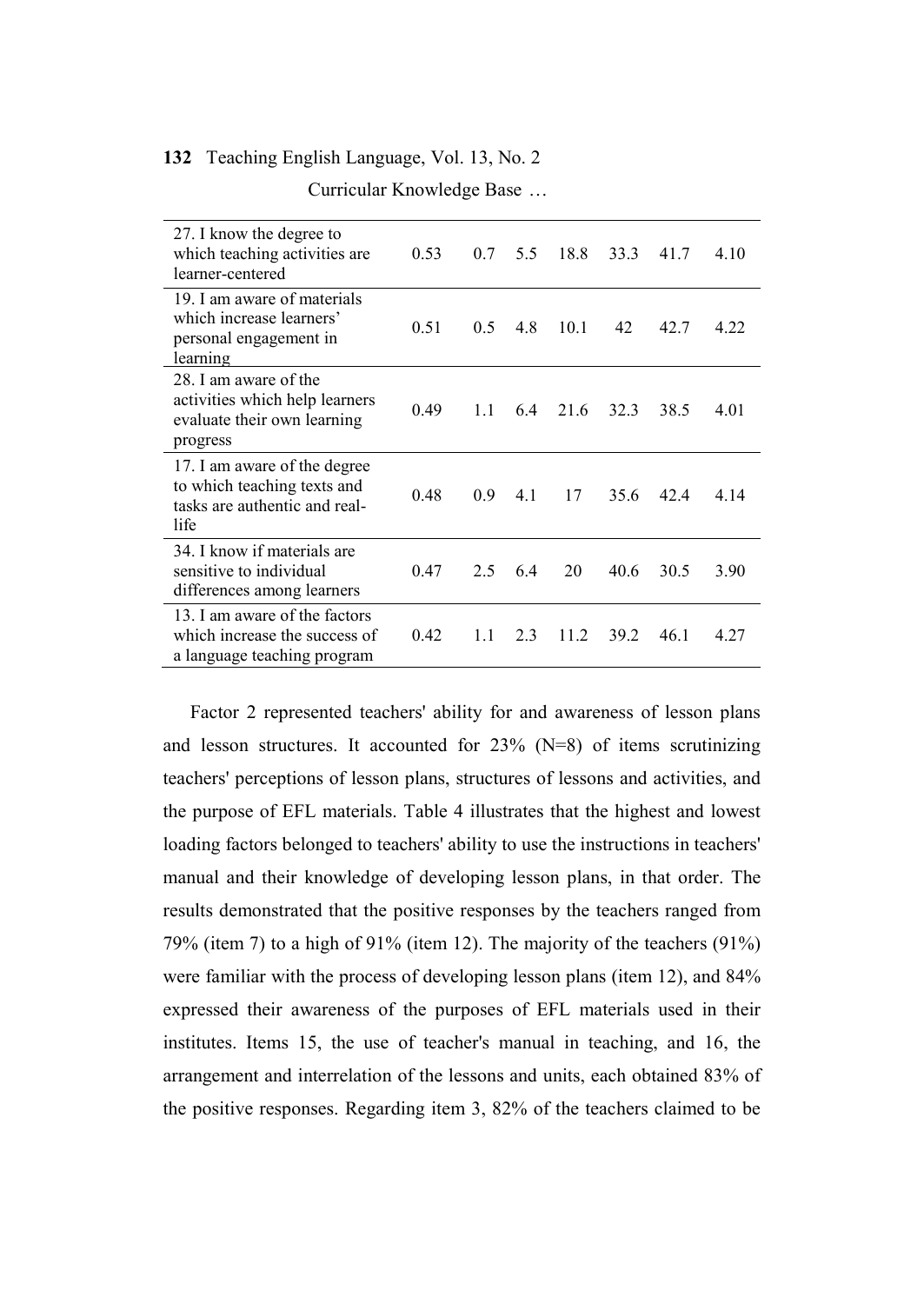# Teaching English Language, Vol. 13, No. 1 **133** Bagherzadeh, Tajeddin, & Abbasian

able to make connections between materials covered in previous levels and their present materials. As for the materials stimulating interaction among learners (item 18), it was found that 82% of the teachers stated to be aware of those kinds of materials. Moreover, teachers' awareness of the suitability of EFL textbooks for learners (item 1), and of the materials taught at different proficiency levels in their institutes (item 7), obtained 80% and 79% of the positive responses, respectively.

### Table 4

*Factor 2: Ability for and Awareness of Lesson Plans and Lesson Structures*

| Item                                                                                                                                       | Item    |               |                | <b>Likert Scale</b> |                |               | Mean |  |
|--------------------------------------------------------------------------------------------------------------------------------------------|---------|---------------|----------------|---------------------|----------------|---------------|------|--|
|                                                                                                                                            | loading | $\mathbf{1}$  | $\overline{2}$ | 3                   | $\overline{4}$ | 5             |      |  |
|                                                                                                                                            |         | $\frac{0}{0}$ | $\frac{0}{0}$  | $\frac{0}{0}$       | $\frac{0}{0}$  | $\frac{0}{0}$ |      |  |
| 15. I can use instructions<br>given in the teacher's manual<br>in my practical teaching<br>activities                                      | 0.65    | 0.9           | 3.7            | 12.4                | 30.7           | 52.3          | 4.30 |  |
| 16. I am aware of the way the<br>materials I teach are arranged<br>and interrelated across lessons<br>and units                            | 0.60    | 1.4           | 3              | 12.8                | 35.1           | 47.7          | 4.25 |  |
| 18. I know which materials<br>stimulate interaction among<br>learners                                                                      | 0.59    | 0.5           | 6              | 12.6                | 33             | 47.9          | 4.22 |  |
| 3. I make connections between<br>language materials learners<br>have learned in previous levels<br>and their present teaching<br>materials | 0.58    | 1.4           | 4.4            | 12.4                | 32.3           | 49.5          | 4.24 |  |
| 4. I am aware of the purposes<br>of EFL materials used in my<br>institute                                                                  | 0.52    | 1.4           | 5.3            | 9.4                 | 26.4           | 57.6          | 4.33 |  |
| 7. I am aware of materials<br>used at different proficiency<br>levels in my institute                                                      | 0.49    | 0.9           | 7.3            | 12.6                | 33.5           | 45.6          | 4.16 |  |
| 1. I know whether or not EFL<br>textbooks used in my institute<br>are suitable for learners                                                | 0.47    | 3             | 5.7            | 11.5                | 32.8           | 47            | 4.15 |  |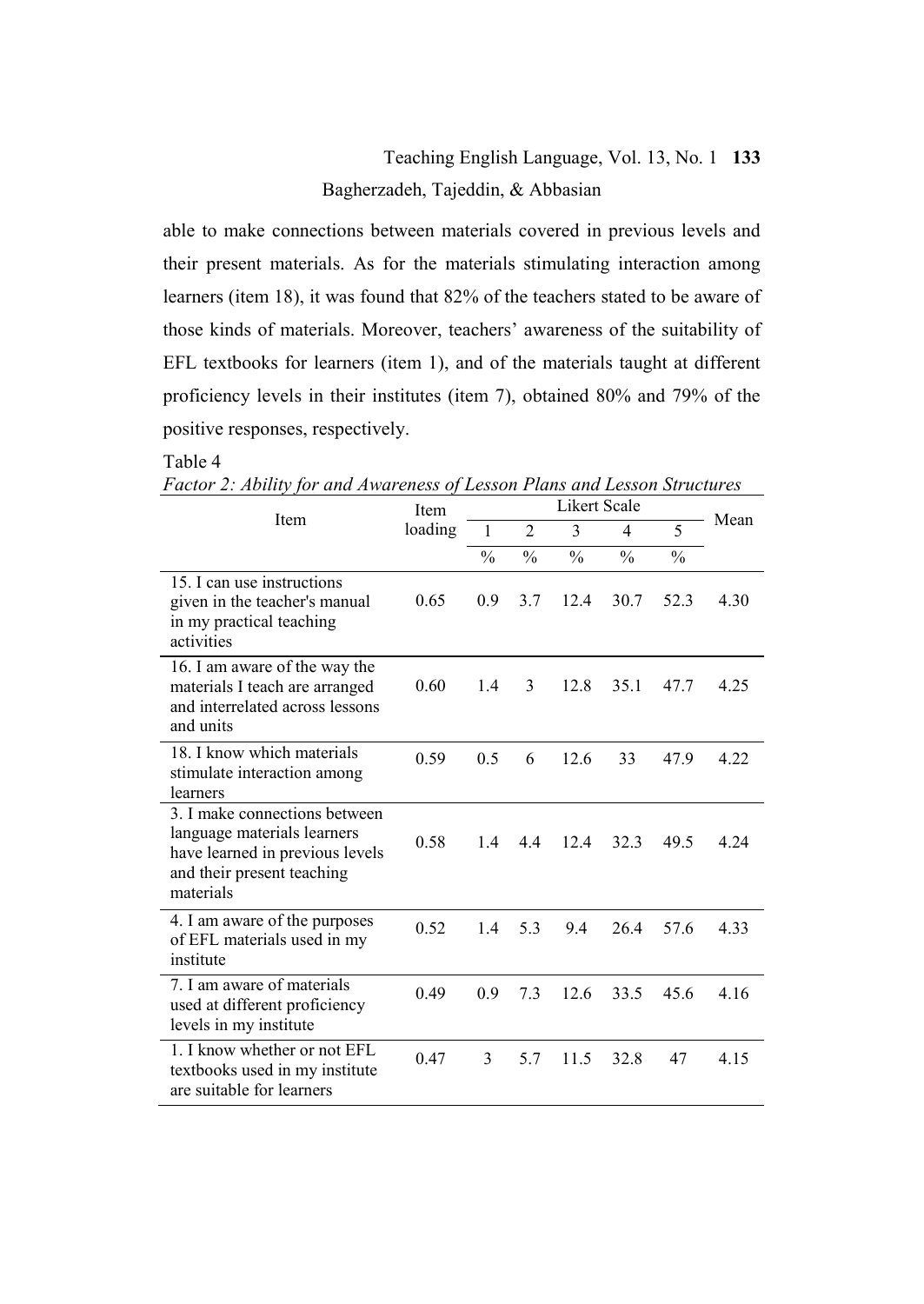Curricular Knowledge Base …

| 12. I know how to develop a | 0.43 2.8 5.7 12.8 29.4 49.3 4.17 |  |  |  |
|-----------------------------|----------------------------------|--|--|--|
| lesson plan for my classes  |                                  |  |  |  |

Factor 3 included 12% (N=4) of the items and focused on the teachers' awareness of the aims of the exams and teaching materials in their institutes. It is inferred from Table 5 that the teachers' perception of the purposes of examinations received the highest loading, whereas their awareness of the content of the exams obtained the lowest loading. The highest and lowest percentage of the positive responses belonged to items 8 and 11, in that order. In other words, 84% of the teachers were cognizant of the content of the teaching program (item 8), while only 79% were aware of the content of the examinations in their institutes (item 11). Approximately 83% of the teachers were aware of the aims of the language programs (item 9) and 81% knew about the purposes of the examinations in their institutes (item 10).

#### Table 5

| Item                                                                       | Item<br>loading |               | 2             | 3             | $\overline{4}$ | 5             | Mean  |
|----------------------------------------------------------------------------|-----------------|---------------|---------------|---------------|----------------|---------------|-------|
|                                                                            |                 | $\frac{0}{0}$ | $\frac{0}{0}$ | $\frac{0}{0}$ | $\frac{0}{0}$  | $\frac{0}{0}$ |       |
| 10. I am aware of the purpose<br>of examinations in my institute           | 0.80            | 23            | 62            | 10.3          | 25.5           | 55.7          | 4.26  |
| 9. I am aware of the aims of<br>the language program in my<br>institute    | 0.72            | 1.1           | 5.7           | 10.6          | 23.2           | 594           | 4.34  |
| 11. I am aware of the content<br>of examinations in my institute           | 0.65            | 2.8           | 57            | 12.8          | 29.4           | 49.3          | 4 1 7 |
| 8. I am aware of the content of<br>the language program in my<br>institute | 0.58            | 1.1           | 4.6           | 10.6          | 31.4           | 52.3          | 4.29  |

*Factor3: Awareness of the Aims of Exams and Materials in the Institute*

Factor 4 comprised  $15\%$  (N=5) of the items akin to the teachers' cognizance of language tests and teaching programs, the appropriateness of tests and their connection with the materials, and their familiarity with theories of language teaching programs (Table 6). As the table presents, the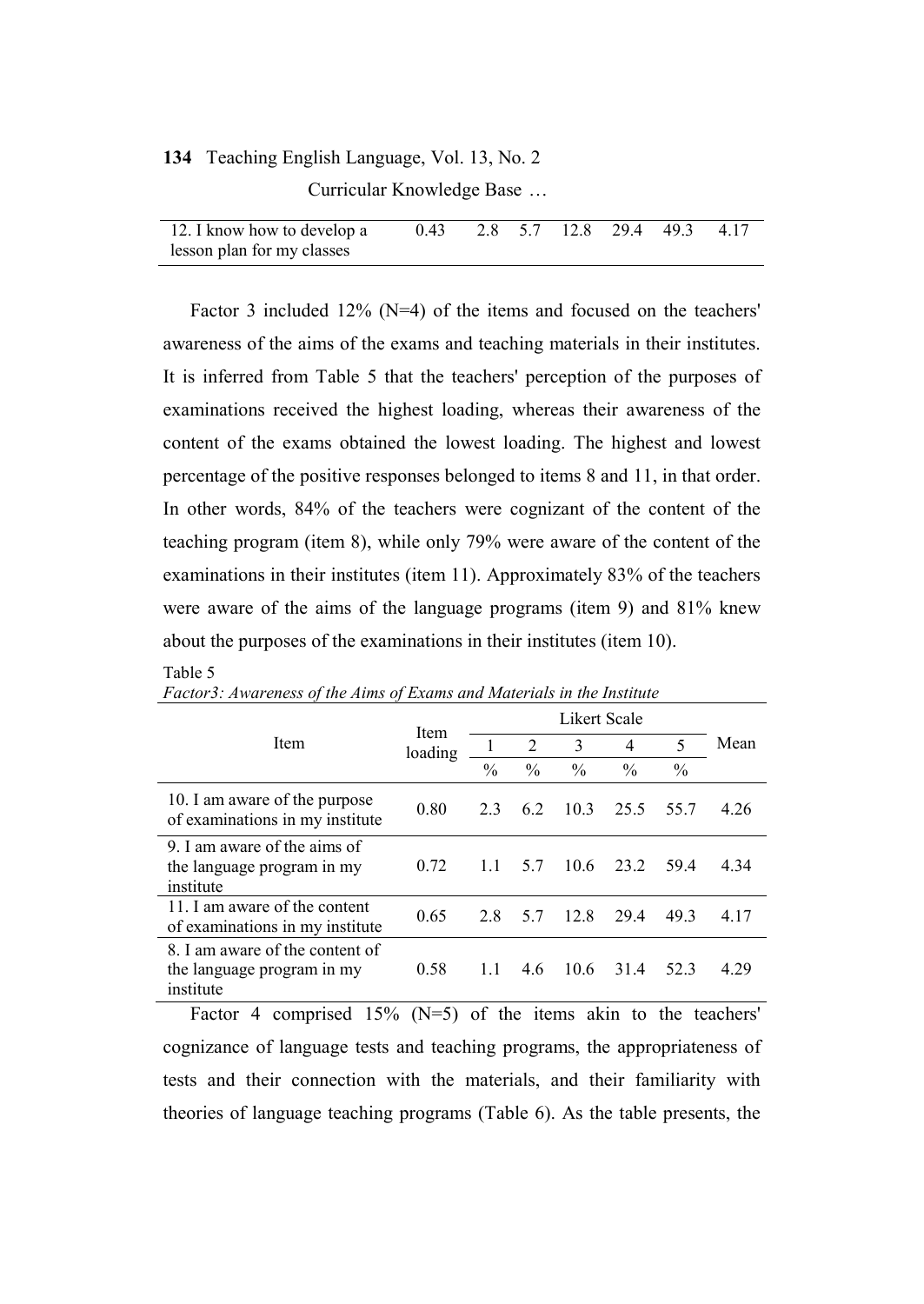# Teaching English Language, Vol. 13, No. 1 **135** Bagherzadeh, Tajeddin, & Abbasian

highest and lowest loading belonged to teachers' awareness of appropriate tests for learners and their acquaintance with interesting and motivating teaching materials, respectively. The positive responses by the teachers ranged from 72% (item 33) to a high of 82% (item 32). The majority of the teachers (82%) stated their familiarity with the materials increasing students' motivation for learning (item 32); however, 72% were aware of theories and views about teaching programs (item 33). The positive responses to item 29, the connection between the content of the teaching materials and the tests, were provided by 78% of the teachers. Similarly, 76% of teachers' were able to perceive their students' achievements based on their test scores (item 31), and relatively the same percentage of teachers were aware of appropriate tests for their students (item 30).

### Table 6

| Item                                                                                               | Item    |               | Mean           |               |               |               |       |
|----------------------------------------------------------------------------------------------------|---------|---------------|----------------|---------------|---------------|---------------|-------|
|                                                                                                    | loading | 1             | $\mathfrak{D}$ | 3             | 4             | 5             |       |
|                                                                                                    |         | $\frac{0}{0}$ | $\frac{0}{0}$  | $\frac{0}{0}$ | $\frac{0}{0}$ | $\frac{0}{0}$ |       |
| 30. I am aware of appropriate<br>tests for particular groups of<br>learners                        | 0.64    | 2.8           | 6.4            | 14.9          | 36.5          | 39.4          | 4.03  |
| 31. I am aware of the degree<br>to which tests scores show<br>learners' achievements               | 0.64    | 2.8           | 5.3            | 15.6          | 40.1          | 36.2          | 4.02  |
| 33. I am aware of different<br>views and theories about<br>language teaching programs              | 0.57    | 1.6           | 9.4            | 16.7          | 38.3          | 33.9          | 3.94  |
| 29. I am aware of the<br>connection between materials<br>and test contents used in my<br>institute | 0.55    | 1.8           | 6.2            | 14            | 33.3          | 44.7          | 4.13  |
| 32. I am aware of the<br>materials which increase<br>learners' motivation for<br>learning          | 0.4     | 2.1           | 3.4            | 12.4          | 35.8          | 46.3          | 4 2 1 |

*Factor4: Awareness of Language Tests and Teaching Programs*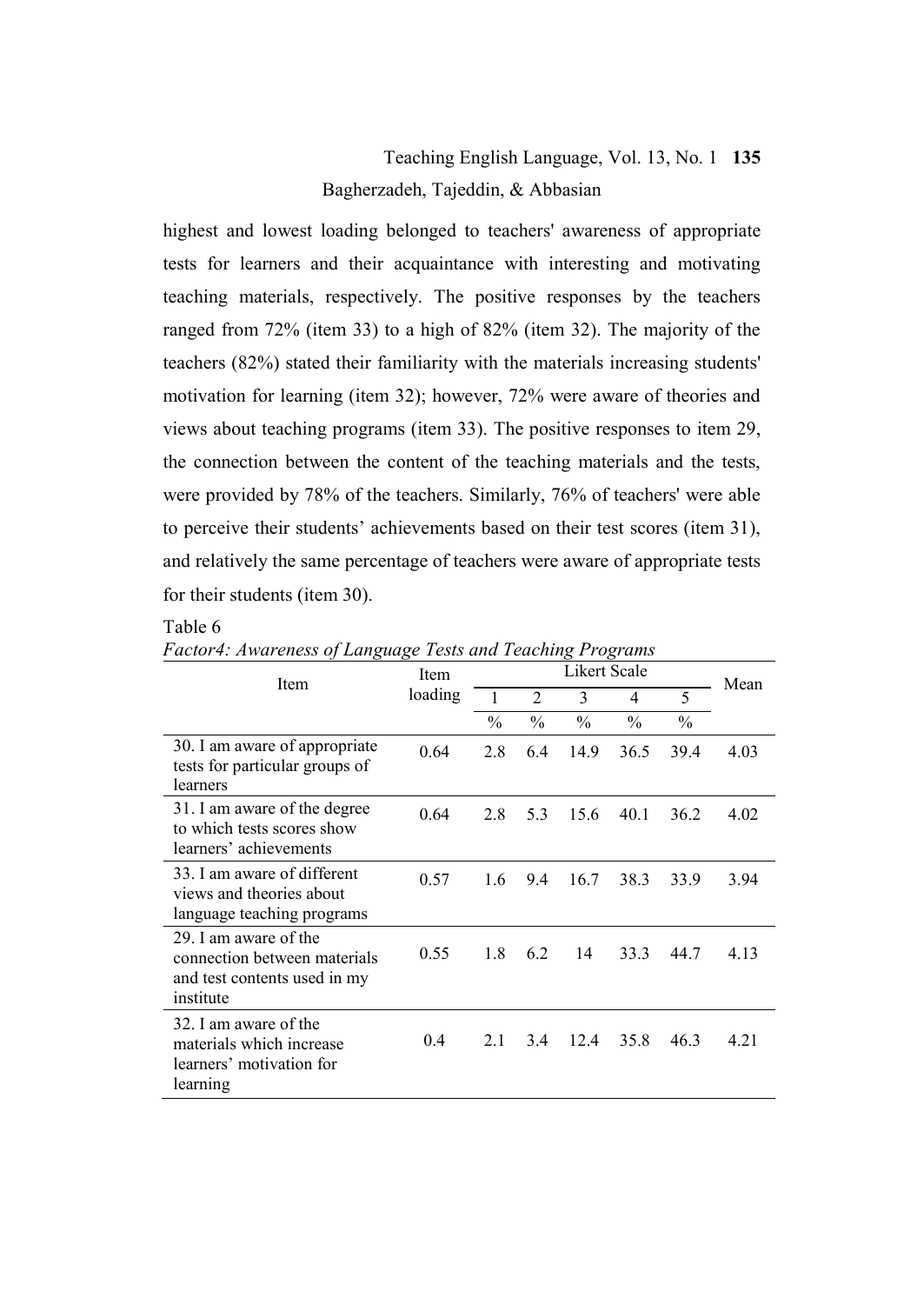Curricular Knowledge Base …

Factor 5 entailed 12% (N=4) of items about the available EFL textbooks and teachers' abilities to teach them or choose appropriate materials according to their learners' proficiency. As demonstrated in Table 7, teachers' familiarity with EFL textbooks and their ability to skilfully teach them in their institutes obtained the highest and lowest loading, in that order. Regarding the awareness of available ELT textbooks and ability to teach, the positive responses ranged from 71% to 86%. The majority of the teachers (86%) could skillfully teach EFL textbooks in their institutes (item 14) and 82% could choose materials appropriate to learners' proficiency level (item 5). Teachers' familiarity with EFL textbooks (item 6), and their awareness of available EFL textbooks in the market (item 2) were 76% and 71%, respectively.

### Table 7

| Item                                                                                   | Item    |               |                | Likert Scale  |               |               | Mean |
|----------------------------------------------------------------------------------------|---------|---------------|----------------|---------------|---------------|---------------|------|
|                                                                                        | loading |               | $\overline{c}$ | 3             | 4             | 5             |      |
|                                                                                        |         | $\frac{0}{0}$ | $\frac{0}{0}$  | $\frac{0}{0}$ | $\frac{0}{0}$ | $\frac{0}{0}$ |      |
| 2. I am aware of main EFL<br>textbooks on the market                                   | 0.64    | 3.2           | 12.2           | 13.8          | 38.3          | 32.6          | 3.85 |
| 6. I am aware of other EFL<br>materials which can be used<br>in language teaching      | 0.64    | 1.8           | 73             | 14.9          | 38.5          | 374           | 4.02 |
| 5. I know how to choose EFL<br>materials appropriate to<br>learners' proficiency level | 0.57    | 14            | 5.3            | 11.2          | 37.4          | 44.7          | 4.19 |
| 14. I can skillfully teach EFL<br>textbooks used in my institute                       | 0.52    | 0.2           | 3.4            | 10.3          | 35.8          | 50.2          | 4.32 |

*Factor5: Awareness of Available ELT Textbooks and Ability to Teach Them*

### **5. Discussion**

This study was conducted to explore the nonnative English language teachers' curricular knowledge based on Roberts' (1998) model. The participants were recruited from English language institutes. The results, in general,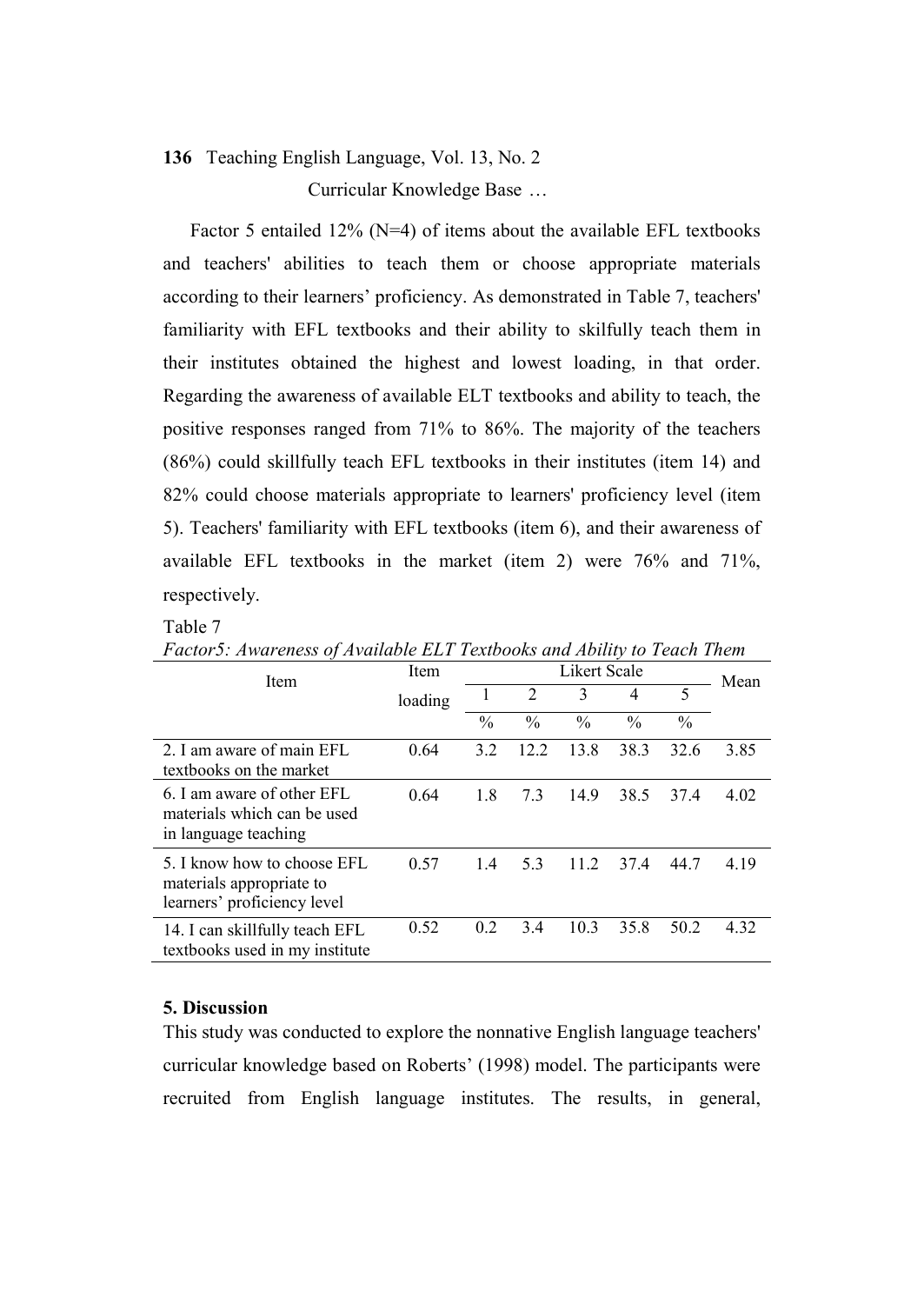# Teaching English Language, Vol. 13, No. 1 **137** Bagherzadeh, Tajeddin, & Abbasian

demonstrated variations in teachers' curricular knowledge. In this section, the results are discussed based on five factors. Regarding factor 1, the findings indicated that the teachers were more knowledgeable about factors contributing to the success of a language teaching program and materials enhancing learners' personal engagement in learning. This indicates that teachers enjoy appropriate level of curricular knowledge and know that learners can improve their learning if they are engaged in the process of their own learning. The results lend support to those of the study by Borg (1998) who investigated an EFL teacher's pedagogical knowledge of grammar and confirmed the importance of awareness raising, the knowledge and needs of the students, and the active engagement of students in their own learning process. The results are also in line with those reported by Liu, Liang, Wang, Chan, and Wei (2003) who focused on knowledge transfer from instructors to students and considered questioning and answering, informative feedback, and explanations to be influential in improving knowledge transfer as an aspect of interactivity in the classroom. The concept of interactivity is also introduced by Siau, Sheng, and Nah (2006) who underlined learners' engagement and attention as important factors in learning.

The teachers were also asked about the suitability of the material they taught. It was interesting to find that the majority of the teachers were more cognizant of topical suitability; they knew that students' familiarity with a topic would help them better understand and enjoy the lesson. This is reinforced by Calderhead's (1996) assertion that curricular knowledge refers to teachers' awareness of the topics and their underlying organization, development, and coherence. The results are also in line with those reported by De Jong, Van Driel, and Verloop (2005) and Van Driel, De Jong, and Verloop (2002) who investigated the Pedagogical Content Knowledge (PCK) of preservice teachers and found that the more teachers are aware of specific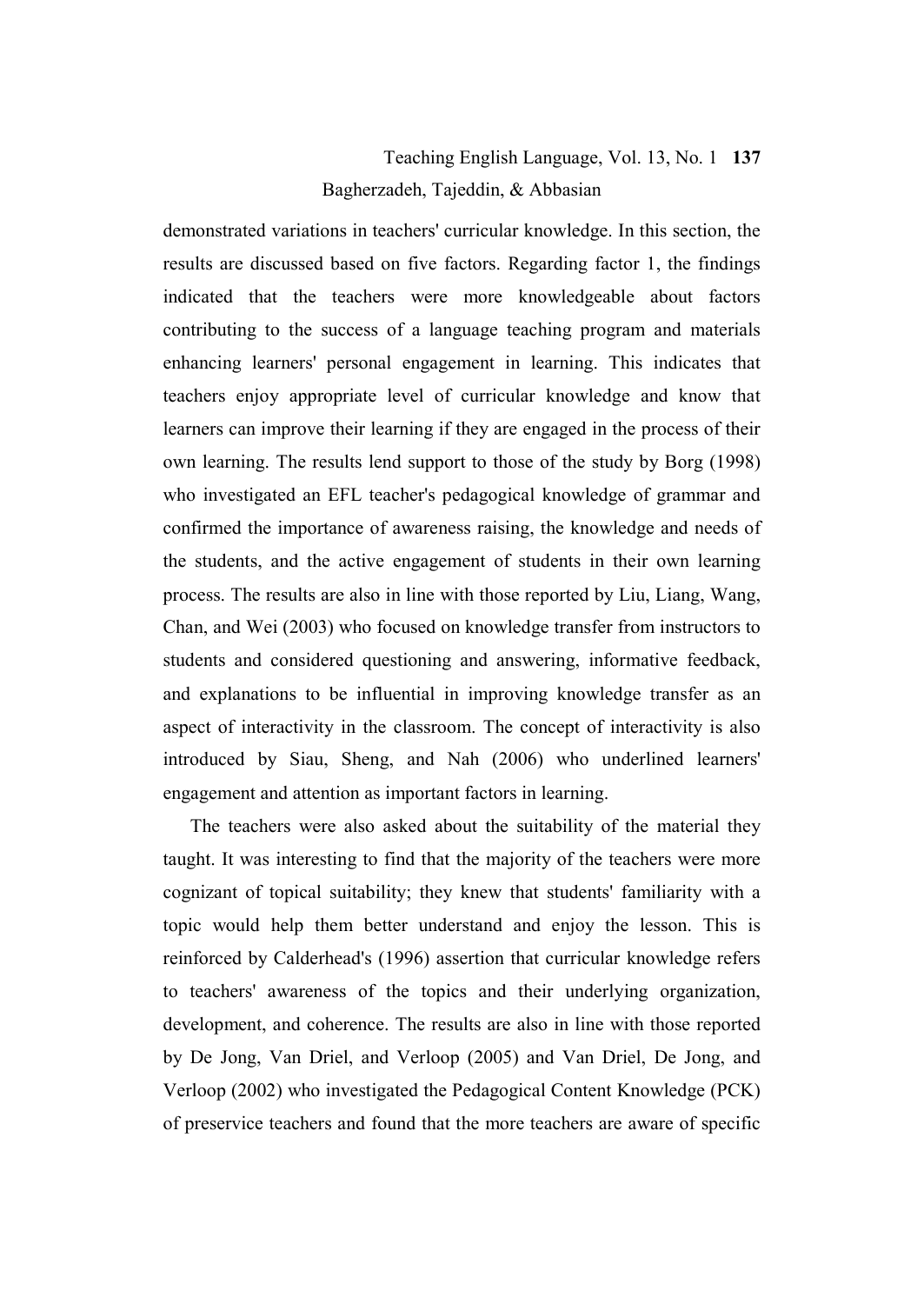# **138** Teaching English Language, Vol. 13, No. 2 Curricular Knowledge Base …

teaching strategies, the better they can understand the students' opinion about the topics. However, the teachers in this study, demonstrated relatively lower awareness of the linguistic, emotional, and cultural suitability of the materials which are other components of curricular knowledge and need to be considered by the teachers because, as Richards (1998) maintained, knowledge about language and the target culture are the components of knowledge base.

As for the materials, the teachers demonstrated a good understanding of suitable materials for studying at home and or appropriate for learners at different proficiency levels. The results indicated the teachers' consciousness of the fact that the materials for studying at home are beneficial to students who have achieved an appropriate level of autonomy and independence. This is in accord with Benson's (2012) claim that learners can communicate their own meanings and define who they are as learners or as individuals when they develop autonomy. The findings are also in line with Tamir's (1988) definition of curricular knowledge as teachers' knowledge about the curricula presented in the form of textbooks, films, syllabi, software, and sets of instructional materials. However, the teachers' familiarity with authentic materials was not very satisfactory, indicating that they need improvement in this area of curricular knowledge. This is in accordance with Roberts' (1998) description of curricular knowledge as teachers' ability to select appropriate authentic materials. As [Berardo](https://scholar.google.com/citations?user=yws2J7EAAAAJ&hl=en&oi=sra) (2006) argued, authentic materials are highly motivating and give students a sense of achievement. Teachers' cognizance of teaching materials helping the personal development of learners was another component of Factor 1 which was picked by three-fourth of the teachers; however, it needs to be considered by all teachers since according to Cheung and Won's (2002), curriculum should provide each student with rewarding experiences that contribute to their personal development. Moreover,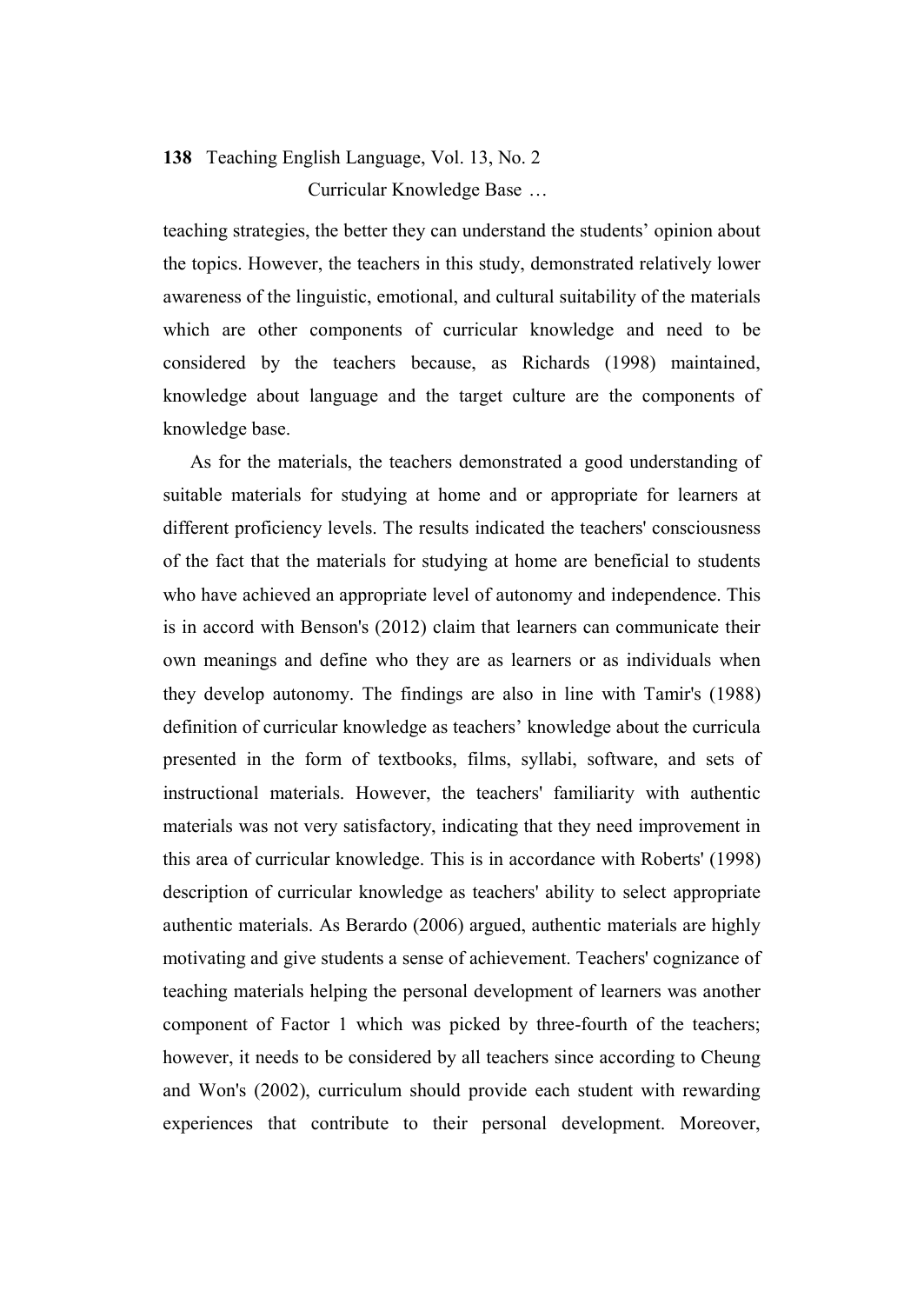# Teaching English Language, Vol. 13, No. 1 **139** Bagherzadeh, Tajeddin, & Abbasian

Manzano Vázquez (2017) believes that teacher knowledge includes knowledge of the subject, the context, the curriculum, and the learners' personal development.

As for factor 2, the diversity of preferences and choices made by the teachers indicated different degrees of their awareness of the components of curricular knowledge. However, the majority of the teachers expressed their familiarity with the process of developing lesson plans and their crucial roles in teaching. It is consistent with Golombek's (1998) definition of knowledge of instruction as teachers' knowledge about the roles of factors affecting students' learning, such as teachers, students, and lesson plans. The finding also corresponds to Woodward's (2009) belief that the preparation of lesson plans assists teachers to have more effective and easier interaction with their students. Moreover, Savage (2014) believes that lesson plans reflect teachers' process of thinking, that is, the way they plan teaching to a group of students).

The next component in Factor 2 which probed into teachers' awareness of the purposes of EFL materials, another component of curricular knowledge, was picked by the majority of the teachers. This is consistent with Roberts' (1998) argument that the teachers' awareness of existing materials serves as a criterion for curricular knowledge. It is also in line with Angeli and Valanides' (2009) definition of curricular knowledge as an understanding of the materials for instruction. When asked about the teachers' manual and the organization of the materials, many teachers expressed their ability to effectively use teachers' guide in teaching and their awareness of the arrangement of the units across the textbooks. Also, the teachers manifested a satisfactory level of curricular knowledge and recognized the role of manuals in effective and successful teaching. The findings are consistent with the reports provided by Smith and Sendelbach (1979) and Horton (2013). In their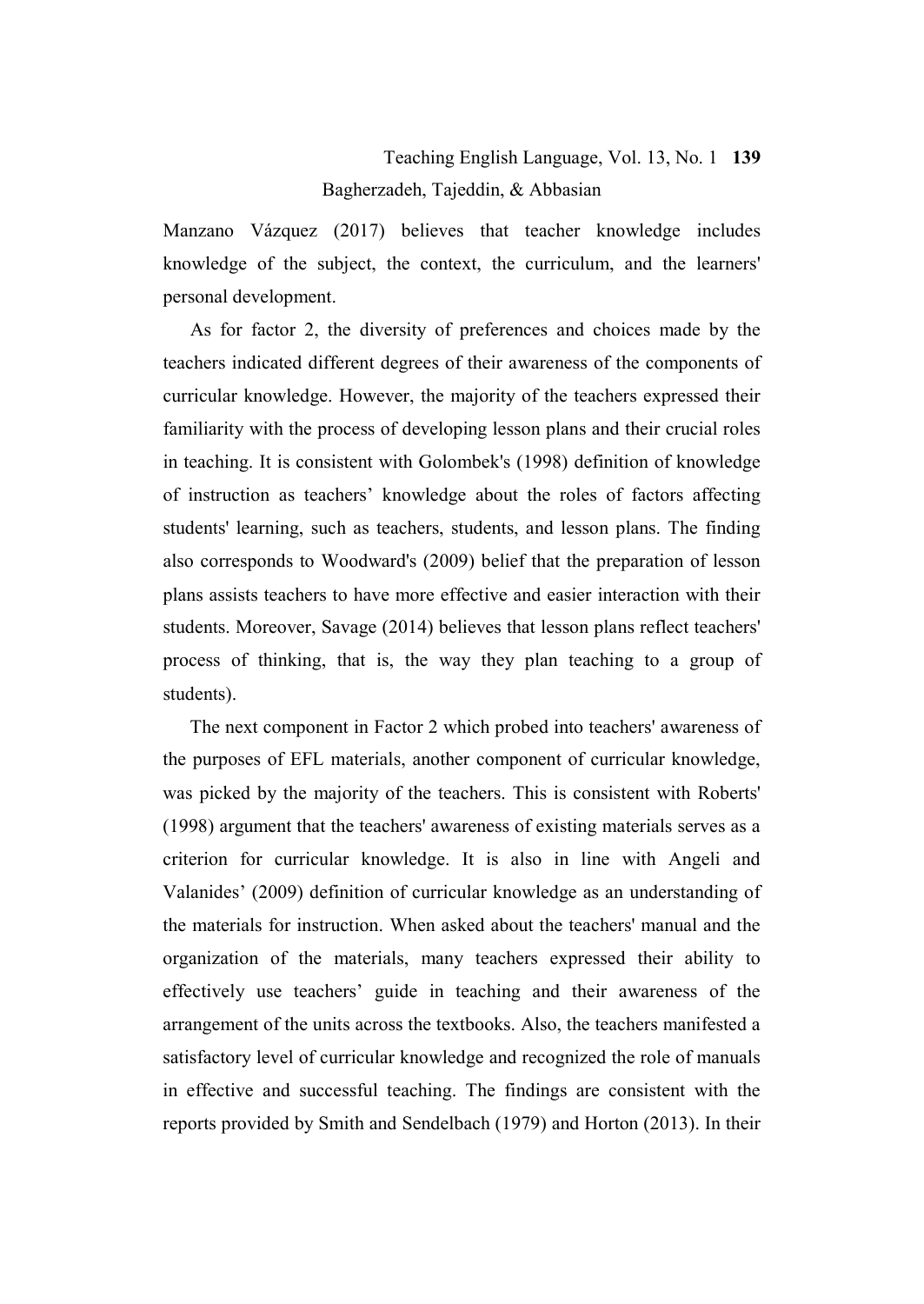# **140** Teaching English Language, Vol. 13, No. 2 Curricular Knowledge Base …

study, Smith and Sendelbach (1979) explored the ability of a science teacher to translate instructions in the teachers' manual into real teaching. They realized a decrease in the quality of instruction due to the teachers' divergence from the curriculum and attributed it to her limited subject matter knowledge and her difficulty in finding information in the manual (Clark & Peterson, 1984). Horton (2013) considers curricular knowledge as the teachers' understanding of the materials and their underlying organization. The provision of positive responses to the ability to connect the materials covered in previous terms and the present term was indicative of the teachers' curricular knowledge. It denotes vertical curricular knowledge defined by Shulman (1986) as the "familiarity with the topics and issues that have been and will be taught in the same subject area during the preceding and later years…" (p. 10).

The findings related to factor 3 indicated that the majority of the teachers were aware of the content and purpose of the examinations and language program, both of which are the components of curricular knowledge. This may be due to the institutes' policy to inform their teachers of their educational programs. In effect, teachers' familiarity with these issues is a requirement for curricular knowledge. The findings are supported by Roberts' (1998) description of curricular knowledge as teachers' cognizance of teaching materials and the nature of examinations. However, as it can be inferred from the findings, the teachers were less familiar with the purpose and content of the examinations held in their institutes compared with their knowledge about the teaching programs. This poor awareness runs counter to teachers' need to increase their understanding of assessment. As Cheung and Wong (2002) and Ball and Bass (2009) stated, curricular knowledge contains teachers' cognizance of not only educational goals but also instructional assessments.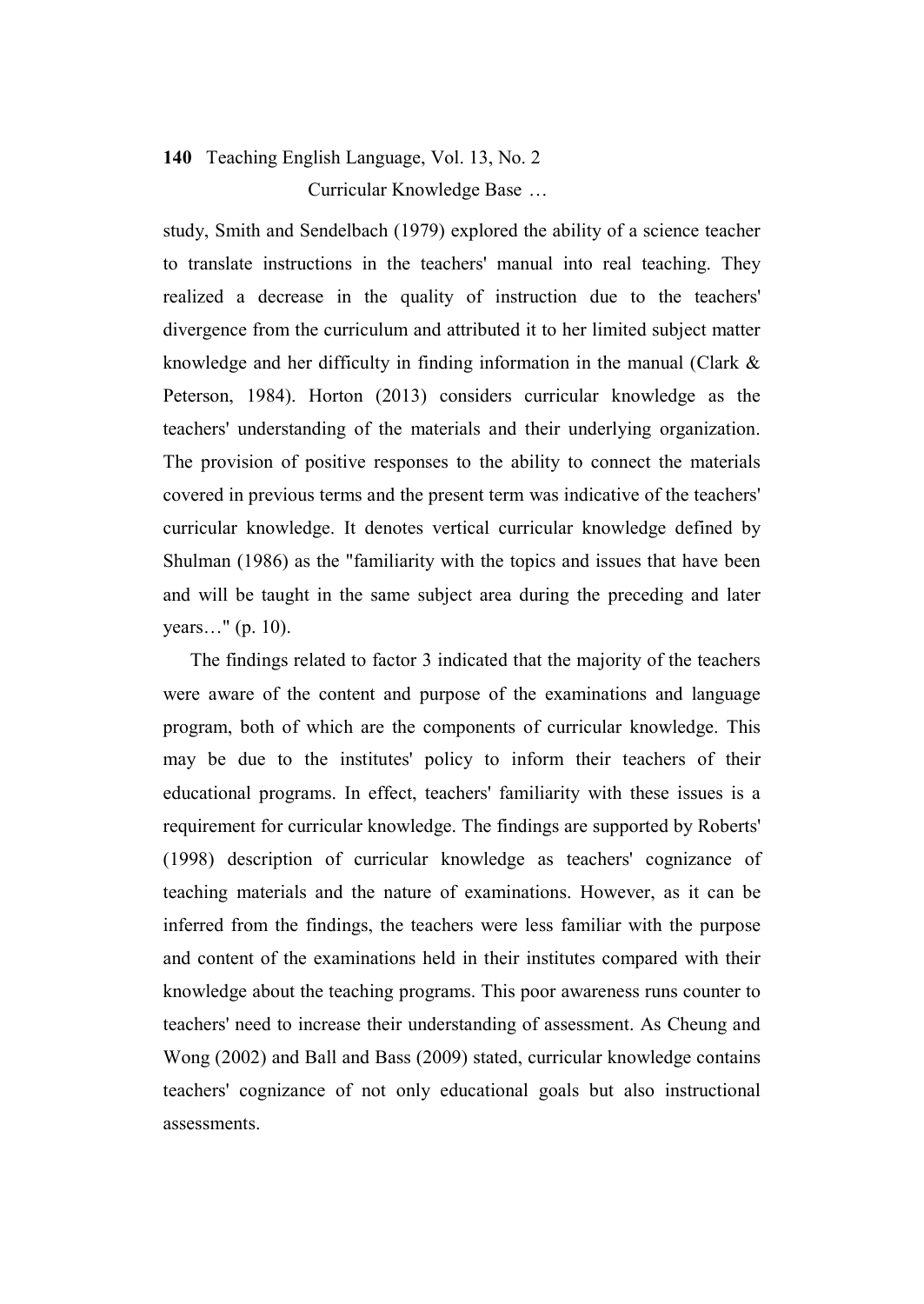# Teaching English Language, Vol. 13, No. 1 **141** Bagherzadeh, Tajeddin, & Abbasian

Regarding factor 4, the teachers demonstrated to be greatly familiar with motivating materials which indicates their ability to suggest appropriate materials to their students. The teachers also demonstrated relatively great degrees of curricular knowledge on the other components in this factor. They stated that they had the knowledge to decide if the tests were based on the materials; they could also interpret test results and choose suitable tests. The findings are consistent with Cizek, Schmid, Germuth, and EvalWorks' (2013) belief that familiarity with different types of assessment is necessary for the teachers and should be considered in training courses. However, the teachers demonstrated to be far less familiar with the concepts and theories about language programs. This is in contrast with Mishra and Koehler's (2006) and Roberts' (1998) argument that teachers must know and understand the subjects they teach, and they should be aware of related concepts and theories.

The analysis of the data pertaining to factor 5 demonstrated that the majority of teachers could effectively teach EFL textbooks and choose suitable materials according to their students' proficiency level. These findings support Roberts' (1998) description of curricular knowledge as including, among others, teachers' awareness of teaching materials. The findings are also in line with Van Driel, Bulte, and Verloop's (2007) assertion that curricular knowledge assists teachers to teach according to the curriculum and make necessary changes while teaching students.

Based on the findings, the teachers manifested an awareness of other EFL textbooks and the available materials on the market, besides those used in their language institutes. This is consistent with Pineda's (2002) statement that curricular knowledge base entails teachers' understanding of curricular choices and their awareness of the existing curricular materials. The need for this knowledge was also accentuated by Calderhead's (1996) consideration of curricular knowledge as teachers' understanding of the materials relevant to their discipline.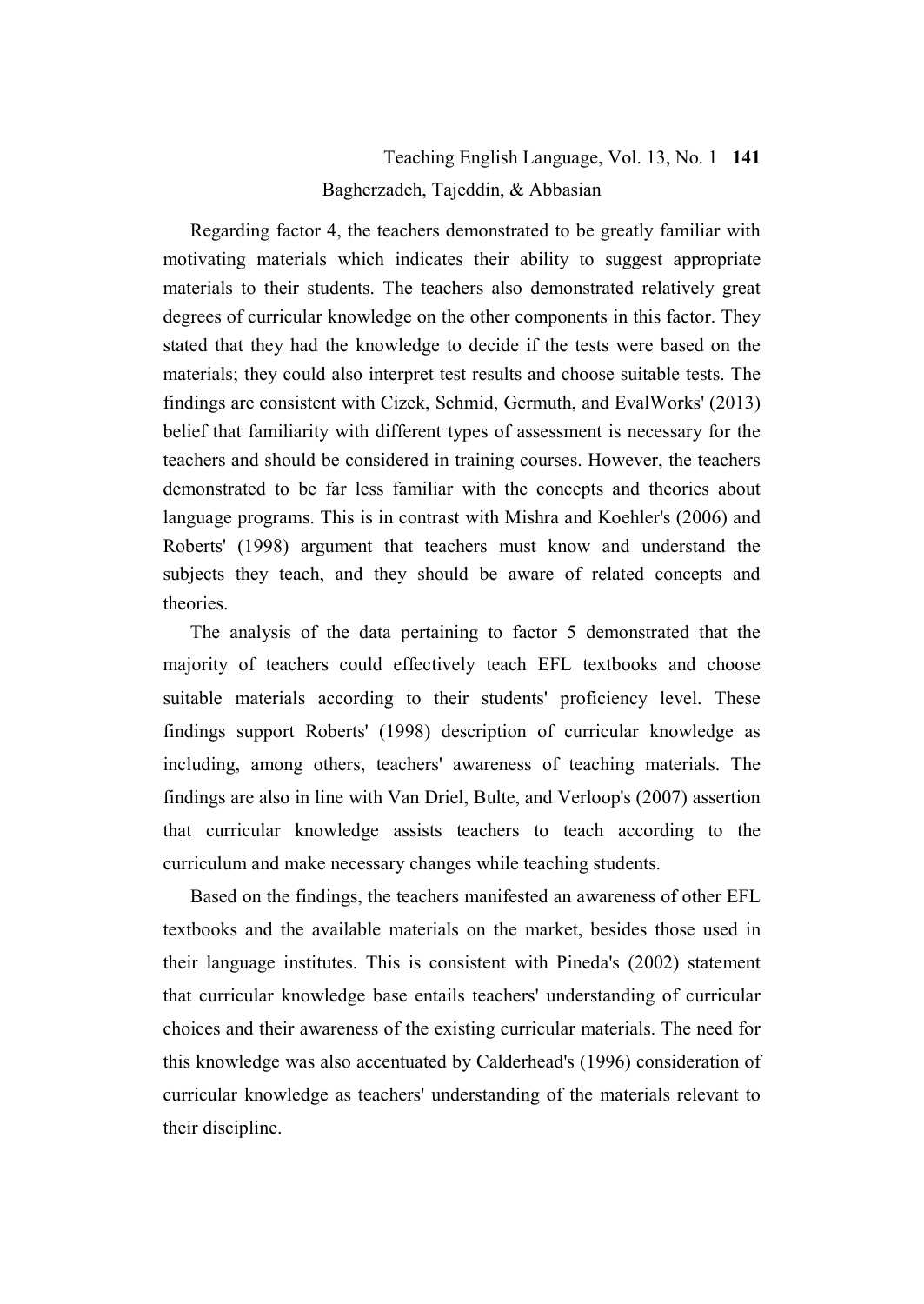# **142** Teaching English Language, Vol. 13, No. 2 Curricular Knowledge Base …

### **6. Conclusions**

This study explored English language teachers' curricular knowledge. According to the findings, although the teachers are competent in more than half of the components of curricular knowledge, they need to enhance their knowledge on the others. In general, from the responses provided by the teachers, it can be concluded that they have the curricular knowledge base about developing lesson plans, teaching EFL textbooks, identifying factors affecting the success of a language teaching program, and judging the suitability of the textbooks. However, their awareness of learner-centered activities, available and authentic materials, theories of language teaching, and aspects of testing constitutes the poor components of their curricular knowledge and needs improvement.

Differences in teachers' knowledge about the components of curriculum may be considered a further validation of the effect of relevant teacher education courses on the enhancement of teachers' curricular knowledge. It follows that these courses, either preservice or in-service, should be oriented towards a sustainable development of teachers' curricular knowledge, and at the same time be tailored to their needs to provide them with opportunities to continuously refresh and foster their curricular knowledge. It is through these courses and collaborative reflection sessions that teachers can improve their curricular knowledge for more effective teaching.

Finally, a number of important limitations need to be considered. First, the teachers participating in this study were recruited from different cities and language institutes with different training and experiences. In future studies, teachers' educational background and teaching experience can be considered in investigating teachers' curricular knowledge. Second, this study was limited to the content of the pre- and in-service training programs of English language institutes; therefore, the findings may be more relevant to these groups of teachers and cannot be generalized to others groups, such as school teachers. Third, the study was founded only on those aspects of curricular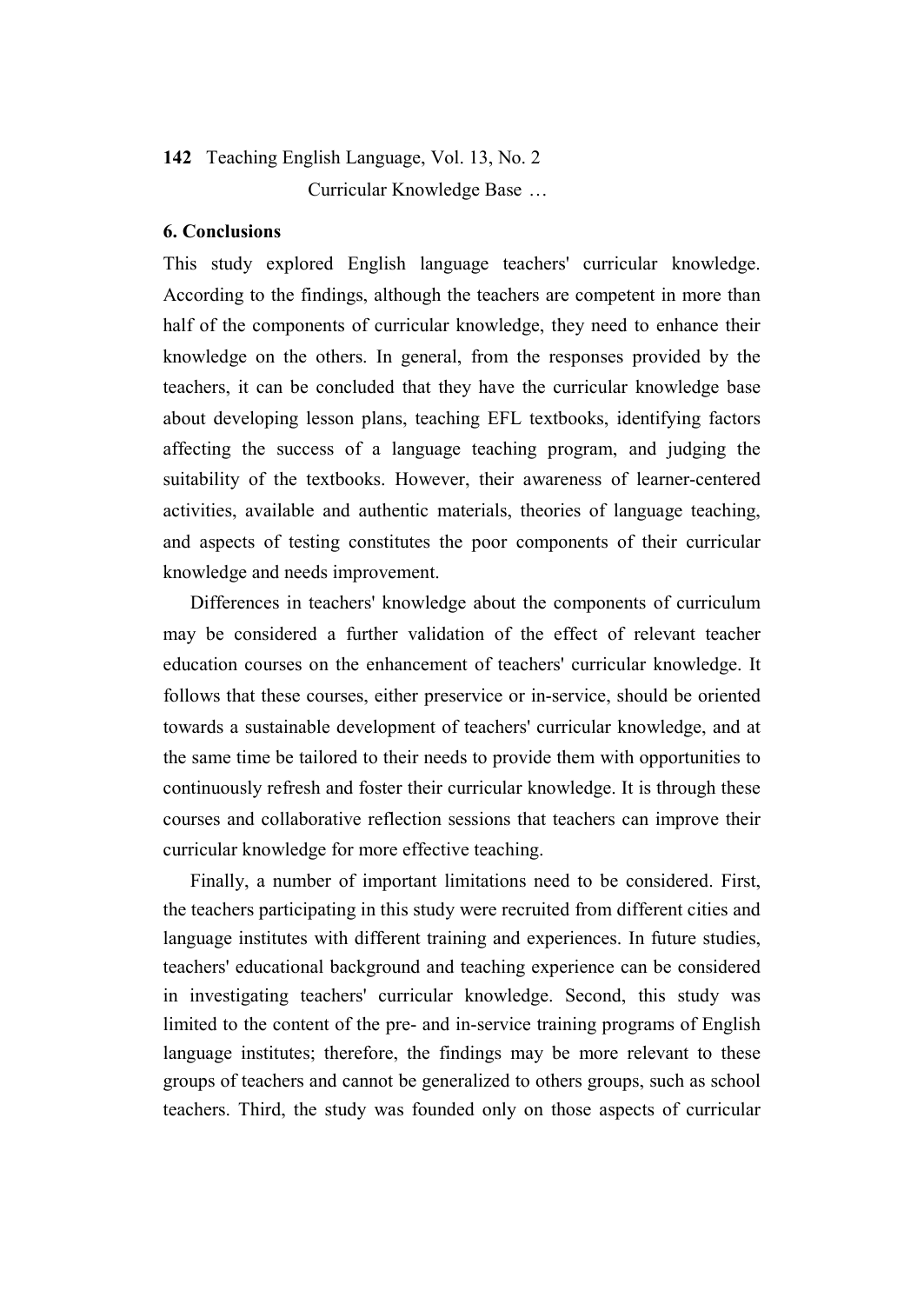knowledge proposed by Roberts (1998) and hence does not imply teachers' knowledge on other components of curricular knowledge specified in other models. Finally, the researchers acknowledge that although the study was conducted on a relatively large number of participants, one should be cautious about the generalizability of the results.

### **References**

- Akbari, R., & Tajik, L. (2009). Teachers' pedagogic knowledge base: A comparison between experienced and less experienced practitioners. *Australian Journal of Teacher Education, 34*(6), 52-73.
- Angeli, C., & Valanides, N. (2009). Epistemological and methodological issues for the conceptualization, development, and assessment of ICT– TPCK: Advances in technological pedagogical content knowledge (TPCK). *Computers & Education, 52*(1), 154-168.
- Ariav, T. (1991). Growth in teachers' curriculum knowledge through the process of curriculum analysis. *Journal of Curriculum and Supervision, 6*(3), 183-200.
- Ball, D. L., & Bass, H. (2009). *With an eye on the mathematical horizon: Knowing mathematics for teaching to learners' mathematical futures.* Paper presented at the 43<sup>rd</sup> Jahrestagung für Didaktik der Mathematik. Oldenburg: Germany.
- Beavers, A. S., Lounsbury, J. W., Richards, J. K., Huck, S. W., Skolits, G. J., & Esquivel, S. L. (2013). Practical considerations for using exploratory factor analysis in educational research. *Practical Assessment, Research & Evaluation, 18*(6), 1-13.
- Benson, P. (2012). Autonomy in language learning, learning and life. *Synergies, 9*, 29-39
- Berardo, S. A. (2006). The use of authentic materials in the teaching of reading. *The Reading Matrix, 6*(2), 60-69.
- Borg, S. (1998). Teachers' pedagogical systems and grammar teaching: A qualitative study. *TESOL Quarterly*, *32*(1), 9-38.
- Calderhead, J. & Robson, M. (1991) Images of teaching: student teachers' early conceptions of classroom practice. *Teaching and Teacher Education, 7*(1), 1-8.
- Calderhead, J. (1996). Teachers: Beliefs and knowledge. In D. C. Berliner & R. C. Calfee (Eds.), *Handbook of educational psychology* (pp. 709-725). New York, NY: Simon & Schuster Macmillan.
- Cheung, D., & Wong, H.-W. (2002). Measuring teacher beliefs about alternative curriculum designs. *Curriculum Journal, 13*(2), 225-248.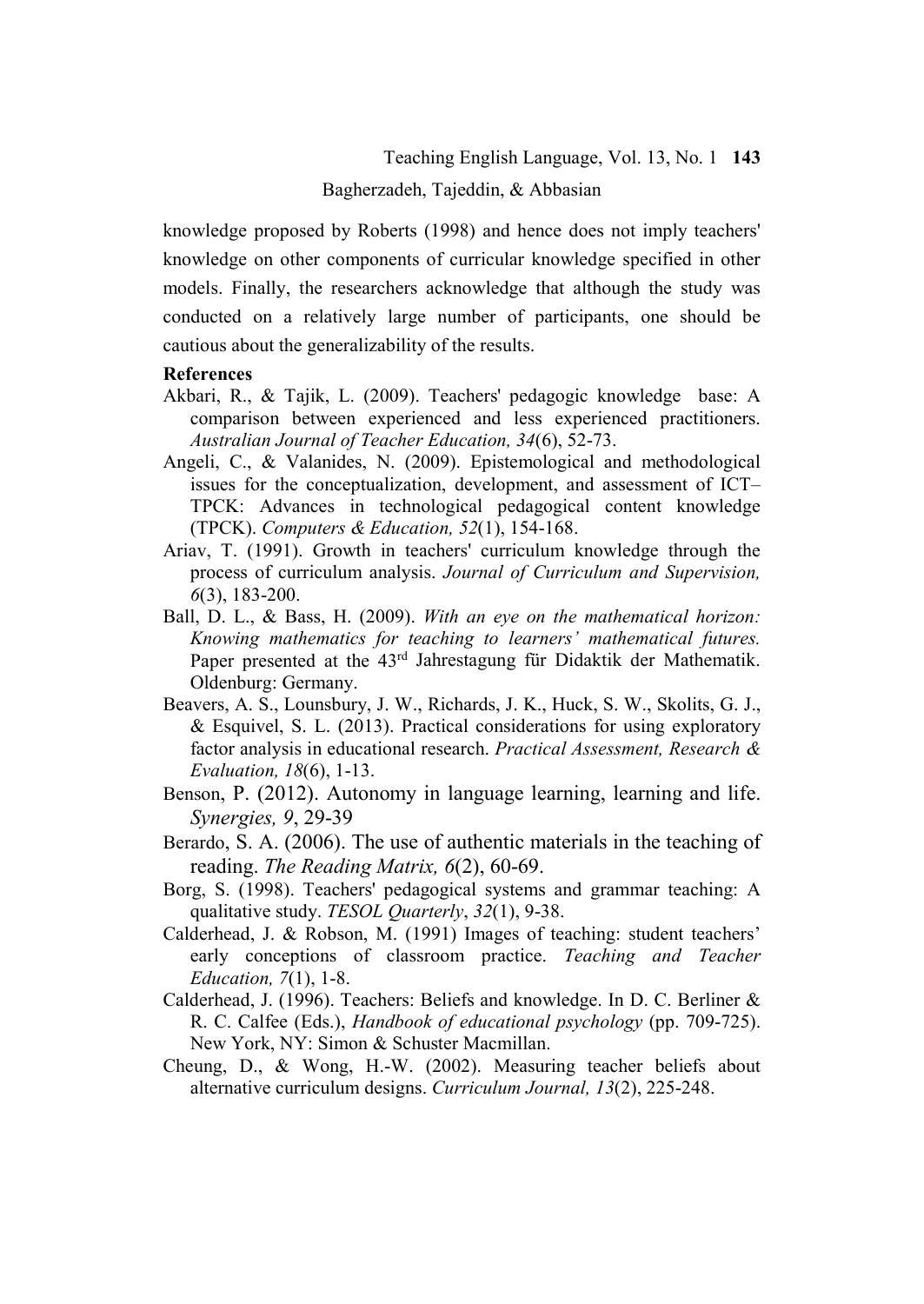Curricular Knowledge Base …

- Choppin, J. M. (2009). Curriculum-context knowledge : Teacher learning from successive enactments of a standards-based mathematics curriculum. *Curriculum Inquiry, 39*(2), 287-320.
- Cizek, G. J., Schmid, L. A., Germuth, A. A., & EvalWorks, L. (2013). *A checklist for evaluating K-12 assessment programs*. Kalamazoo, MI: The Evaluation Center, Western Michigan University.
- Clark, C. M., & Peterson, P. L. (1984). *Teachers' thought processes*. Occasional paper No. 72. Published by the Institute for Research on Teaching, Michigan State University.
- Crandall, J. (2000). Language teacher education. *Annual Review of Applied Linguistics*, *20*, 34-58.
- De Jong, O., Van Driel, J. H., & Verloop, N. (2005). Preservice teachers' pedagogical content knowledge of using particle models in teaching chemistry. *Journal of Research in Science Teaching, 42*(8), 947.
- Dörnyei, Z., & Csizér, K. (2012). How to design and analyze surveys in second language acquisition research. In A. Mackey & S. M. Gass (Eds.), *Research methods in second language acquisition: A practical guide* (1<sup>st</sup>) ed., pp. 74-94). Malden, MA: Wiley-Blackwell.
- Dörnyei, Z. (2003). *Questionnaires in second language research: construction, administering, and processing*. Mahwah, NJ: Lawrence Erlbaum.
- Farrell, E. A. (2004). *The knowledge base of pre-service foreign language teachers: Meeting the standards through Eportfolios*. Doctoral dissertation, The University of Iowa.
- Golombek, P. R. (1998). A study of language teachers' personal practical knowledge. *TESOL Quarterly, 32*(3), 447-464.
- Graves, K. (2009). The curriculum of second language teacher education. In A. Burns & J. C. Richards (Ed.), *The Cambridge guide to second language teacher education* (pp.115-124). New York, NY: Cambridge University Press.
- Grossman, P. L. (1989). A study in contrast: Sources of pedagogical content knowledge for secondary English. *Journal of Teacher Education* , *40*(5), 24-31.
- Horton, J. L. (2013). *The impact of beliefs and curricular knowledge on planning for science: a multisite case study of four teachers*. Doctoral dissertation, University of Tennessee.
- Johnson, K. E. (2009). *Second language teacher education: A sociocultural perspective*. New York, NY: Routledge.
- Justi, R., & Van Driel, J. (2005). The development of science teachers' knowledge on models and modelling: promoting, characterizing, and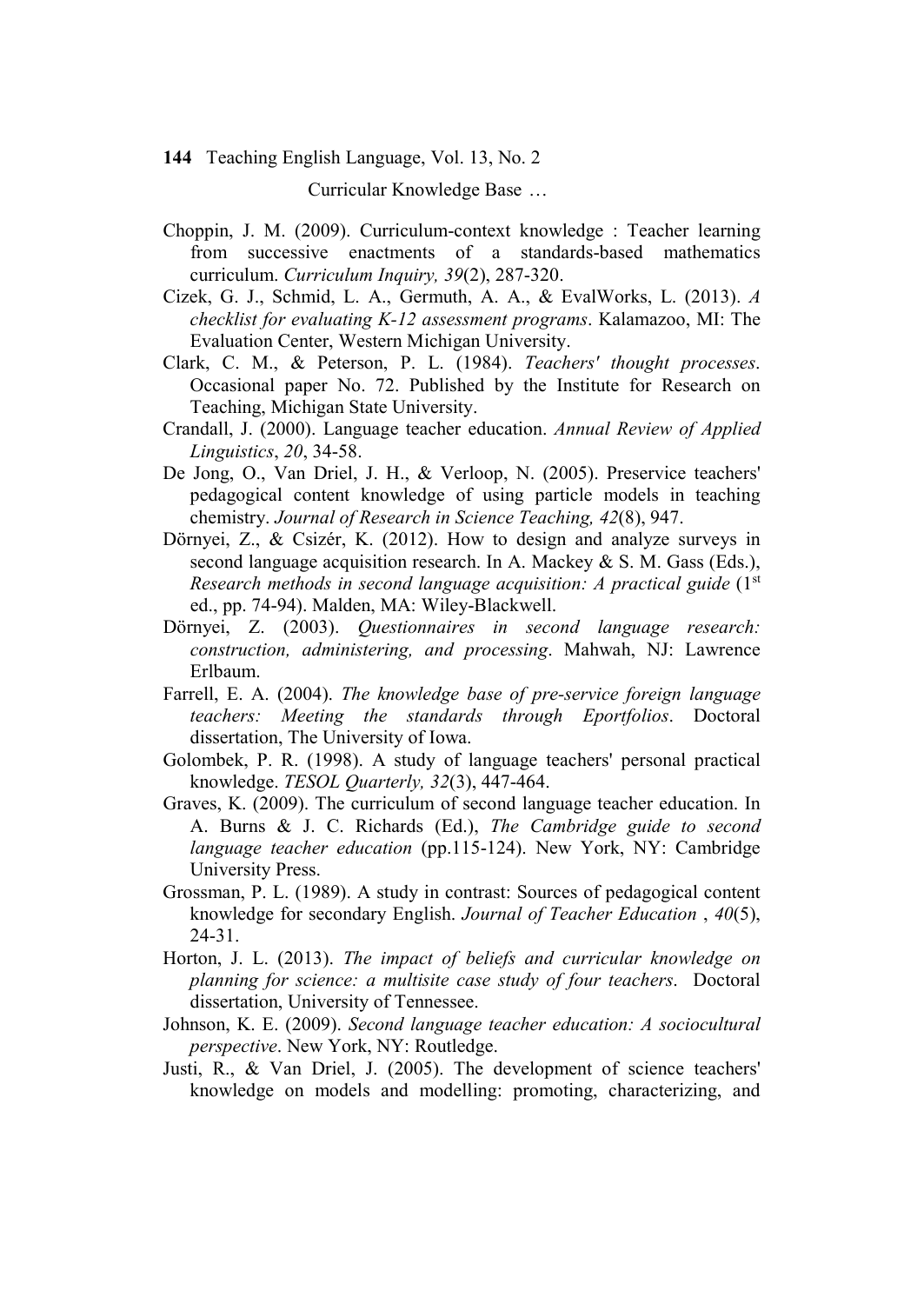### Bagherzadeh, Tajeddin, & Abbasian

understanding the process. *International Journal of Science Education, 27*(5), 549-573.

- Kahn, P. and Walsh, L., (2006). *Developing your teaching: Ideas, insight and action*. New York, NY: Routledge.
- Khuanwang, W., Lawthong, N., & Suwanmonkha, S. (2016). Development of evaluation standards for professional experiential training of student teachers. *Procedia-Social and Behavioral Sciences*, *217*, 878-886.
- König, J., Lammerding, S., Nold, G., Rohde, A., Strauß, S., & Tachtsoglou, S. (2016). Teachers' professional knowledge for teaching English as a foreign language: Assessing the outcomes of teacher education. *Journal of Teacher Education, 67*(4), 320-337.
- Liu, T. C., Liang, J. K., Wang, H. Y., Chan, T. W., & Wei, L. H. (2003). *Embedding educlick in classroom to enhance interaction.* Paper presented at the Proceedings of international conference on computers in education (ICCE).
- Manzano Vázquez, B. (2017). *Teacher education for autonomy: A study of modern language student teachers' professional development* Doctoral dissertation, Universidad de Granada.
- Milner, H. R. (2005). Stability and change in US prospective teachers' beliefs and decisions about diversity and learning to teach. *Teaching and Teacher Education, 21*(7), 767-786.
- Mishra, P., & Koehler, M. J. (2006). Technological pedagogical content knowledge: A framework for teacher knowledge. *Teachers College Record, 108*(6), 1017-1054.
- Neeraja, K. (2003). *Textbook of nursing education.* New Delhi: Jaypee Brothers Medical Publishers.
- Nguyen, M. H. (2013). The curriculum for english language teacher education in Australian and Vietnamese universities. *Australian Journal of Teacher Education, 38*(11), 33-53.
- Pineda, C. (2002). Knowledge base for EFL/ESL educators: what does it mean? *Profile Issues in Teachers' Professional Development, 3*(1), 9-14.
- Rattray, J., & Jones, M. C. (2007). Essential elements of questionnaire design and development. *Journal of Clinical Nursing, 16*(2), 234-243.
- Ravich, D. (2010). *The death and life of the great American school system: How testing and choice are undermining education.* New York, NY: Basic Books.
- Richards, J. C. (1998). *Beyond training*. Cambridge: Cambridge University Press.
- Roberts, J. (1998). *Language teacher education.* New York, NY: Routledge.
- Savage, J. (2014). *Lesson planning: Key concepts and skills for teachers.*  New York: Routledge.